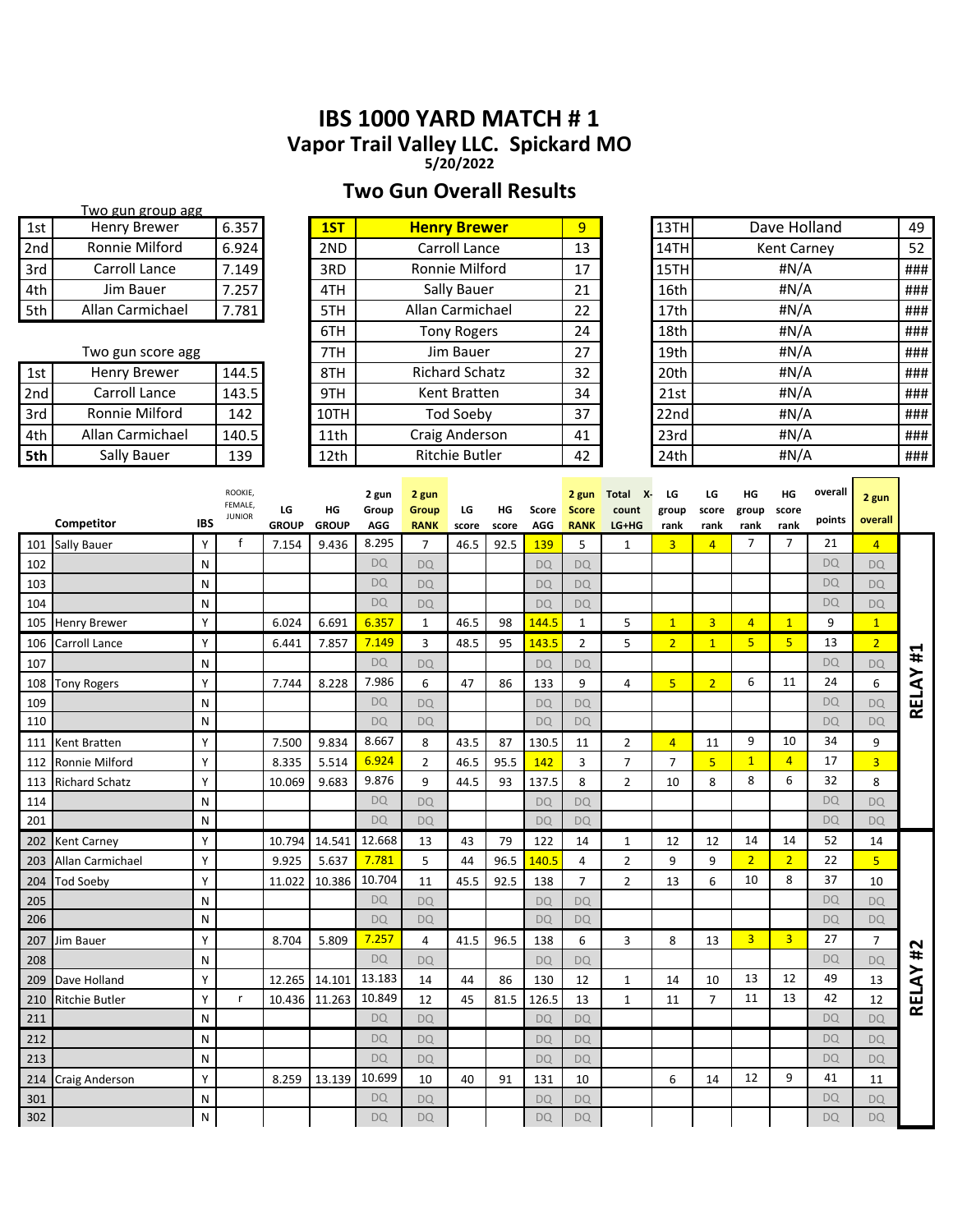### **IBS 1000 YARD MATCH # 1 5/20/2022 Vapor Trail Valley LLC. Spickard MO**

### **LIGHT GUN RESULTS**

|                       |       |                                                                 |                 | <b>LIGHT GUN GROUP AGG</b> |
|-----------------------|-------|-----------------------------------------------------------------|-----------------|----------------------------|
| <b>Carroll Lance</b>  | 48.50 | 3                                                               | 1ST             | <b>Henry Brewer</b>        |
|                       |       | x                                                               | 2 <sub>nd</sub> | Carroll Lance              |
| Carroll Lance         | 48.50 | 3                                                               | 3rd             | Sally Bauer                |
| <b>Tony Rogers</b>    | 47.00 | $\overline{2}$                                                  | 4th             | Kent Bratten               |
| Henry Brewer          | 46.50 | $\Omega$                                                        | 5th             | <b>Tony Rogers</b>         |
| Sally Bauer           | 46.50 | $\mathbf 0$                                                     | 6th             | Craig Anderson             |
| Ronnie Milford        | 46.50 | $\overline{2}$                                                  | 7th             | Ronnie Milford             |
| <b>Tod Soeby</b>      | 45.50 | $\mathbf 0$                                                     | 8th             | Jim Bauer                  |
| <b>Ritchie Butler</b> | 45.00 | $\mathbf{1}$                                                    | 9th             | Allan Carmichael           |
| <b>Richard Schatz</b> | 44.50 | $\Omega$                                                        | 10th            | <b>Richard Schatz</b>      |
|                       |       | LIGHT GUN SCORE AGG POINTS WINNER<br><b>LIGHT GUN SCORE AGG</b> |                 |                            |

| <b>LIGHT GUN BEST SINGLE TARGET SCORE</b> |                |       |         |  |  |  |  |  |  |  |  |  |  |
|-------------------------------------------|----------------|-------|---------|--|--|--|--|--|--|--|--|--|--|
| 1ST                                       | Sally Bauer    | 50.00 | 4 1 2 7 |  |  |  |  |  |  |  |  |  |  |
| 2ND                                       | Carroll Lance  | 50.00 | 5.862   |  |  |  |  |  |  |  |  |  |  |
|                                           | Ronnie Milford | 49.NO | 6.437   |  |  |  |  |  |  |  |  |  |  |

|     | LIGHT GUN SCORE AGG POINTS WINNER |       |  |                 | <b>LIGHT GUN GROUP AGG</b> |        |      | <b>LIGHT GUN OVERALL</b> |    | # of LG IBS   |  |
|-----|-----------------------------------|-------|--|-----------------|----------------------------|--------|------|--------------------------|----|---------------|--|
| 1ST | <b>Carroll Lance</b>              | 48.50 |  | 1ST             | <b>Henry Brewer</b>        | 6.024  | 1ST  | <b>Carroll Lance</b>     |    | shooters this |  |
|     | <b>LIGHT GUN SCORE AGG</b>        |       |  | 2 <sub>nd</sub> | Carroll Lance              | 6.441  | 2ND  | Henry Brewer             |    | match         |  |
| 1ST | Carroll Lance                     | 48.50 |  | 3rd             | Sally Bauer                | 7.154  | 3RD  | Sally Bauer              |    | relav 1       |  |
| 2ND | Tony Rogers                       | 47.00 |  | 4th             | Kent Bratten               | 7.500  | 4TH  | <b>Tony Rogers</b>       |    | relay 2       |  |
| 3RD | Henry Brewer                      | 46.50 |  | 5th             | <b>Tony Rogers</b>         | 7.744  | 5TH  | Ronnie Milford           | 12 | relay 3       |  |
| 4TH | Sally Bauer                       | 46.50 |  | 6th             | Craig Anderson             | 8.259  | 6TH  | Kent Bratten             |    | relay 4       |  |
| 5TH | Ronnie Milford                    | 46.50 |  | 7th             | Ronnie Milford             | 8.335  | 7TH  | Allan Carmichael         | 18 | relay 5       |  |
| 6TH | Tod Soebv                         | 45.50 |  | 8th             | Jim Bauer                  | 8.704  | 8TH  | <b>Richard Schatz</b>    | 18 | relay 6       |  |
| 7TH | <b>Ritchie Butler</b>             | 45.00 |  | 9th             | Allan Carmichael           | 9.925  | 9TH  | <b>Ritchie Butler</b>    | 18 | relay 7       |  |
| 8TH | <b>Richard Schatz</b>             | 44.50 |  | 10th            | <b>Richard Schatz</b>      | 10.069 | 10TH | Tod Soeby                | 19 | relay 8       |  |
|     |                                   |       |  |                 |                            |        |      |                          |    |               |  |

|     | LIGHT GUN BEST SINGLE TARGET SCORE |       |       |  |  |           | LIGHT GUN BEST SINGLE TARGET GROUP |                          |       | 12th | Jim Bauer          |                    | relay 10 |    |
|-----|------------------------------------|-------|-------|--|--|-----------|------------------------------------|--------------------------|-------|------|--------------------|--------------------|----------|----|
| 1ST | Sally Bauer                        |       | .127  |  |  | 1CT<br>⊥⊃ | Henry Brewer                       |                          | 4.047 | 13th | <b>Kent Carney</b> | 24                 |          |    |
| 2ND | Carroll Lance                      | 50.00 | 5.862 |  |  | 2nd       | Sally Bauer                        | 50                       | 4.127 | 14th | Dave Holland       | $\mathbf{a}$<br>24 |          |    |
| 3RD | Ronnie Milford                     | 49.00 | 0.437 |  |  | 3rd       | Allan Carmichael                   | $\overline{\phantom{a}}$ | 5.858 | 15th | #N/A               | ####               | total LC | 14 |

|      | <b>LIGHT GUN OVERALL</b> |      | # of LG IBS   |    |
|------|--------------------------|------|---------------|----|
| 1ST  | <b>Carroll Lance</b>     | 3    | shooters this |    |
| 2ND  | <b>Henry Brewer</b>      | 4    | match         |    |
| 3RD  | Sally Bauer              | 7    | relay 1       | 7  |
| 4TH  | <b>Tony Rogers</b>       | 7    | relay 2       | 7  |
| 5TH  | Ronnie Milford           | 12   | relay 3       |    |
| 6TH  | Kent Bratten             | 15   | relay 4       |    |
| 7TH  | Allan Carmichael         | 18   | relay 5       |    |
| 8TH  | <b>Richard Schatz</b>    | 18   | relay 6       |    |
| 9TH  | Ritchie Butler           | 18   | relay 7       |    |
| 10TH | <b>Tod Soeby</b>         | 19   | relay 8       |    |
| 11th | Craig Anderson           | 20   | relay 9       |    |
| 12th | Jim Bauer                | 21   | relay 10      |    |
| 13th | Kent Carney              | 24   |               |    |
| 14th | Dave Holland             | 24   |               |    |
| 15th | #N/A                     | #### | total LG      | 14 |

| shooters this |
|---------------|
| match         |
| 7             |
|               |
|               |
|               |
|               |
|               |
|               |
|               |
|               |
|               |
|               |
|               |
|               |
|               |

|        | Competitor            |            | <b>RELAY</b> | ROOKIE,                  |       |                | <b>TARGET 1</b> |                |                |       |                | <b>TARGET 2</b> |                |                         | <b>SCORE</b> | <b>SCORE</b>            | X              | <b>GROUP</b> | <b>GROUP</b>   | (GROUP         | <b>OVERALL</b> |        |        |        | <b>IBS SOY POINTS</b> |               |       | Light           |
|--------|-----------------------|------------|--------------|--------------------------|-------|----------------|-----------------|----------------|----------------|-------|----------------|-----------------|----------------|-------------------------|--------------|-------------------------|----------------|--------------|----------------|----------------|----------------|--------|--------|--------|-----------------------|---------------|-------|-----------------|
|        |                       | <b>IBS</b> | <b>BENCH</b> | FEMALE.<br><b>JUNIOR</b> | Score | $\times$       | Group           | <b>S RANK</b>  | <b>G RANK</b>  | Score |                | Group           | S RANK         | <b>G RANK</b>           | AGG          | <b>RANK</b>             | <b>TOTAL</b>   | AGG          | <b>RANK</b>    | SCORE)         | <b>PLACE</b>   | $T1-S$ | $T1-G$ | $T2-S$ | $T2-G$                | AGG-S         | AGG-G | Gun<br>Total    |
|        | Sally Bauer           | Y          | 101          | f                        | 50    |                | 4.127           | $\overline{2}$ | $\overline{2}$ | 43    |                | 10.180          | 5              | 5                       | 47           | $\overline{4}$          |                | 7.154        | $\overline{3}$ | $\overline{7}$ | 3 <sup>°</sup> |        |        |        |                       |               |       | $0.210$ $0.210$ |
|        |                       | N          | 102          |                          |       |                |                 | <b>DQ</b>      | <b>DQ</b>      |       |                |                 | <b>DQ</b>      | <b>DQ</b>               | <b>DQ</b>    | <b>DQ</b>               |                | <b>DQ</b>    | <b>DQ</b>      | <b>DQ</b>      | <b>DQ</b>      |        |        |        |                       |               |       |                 |
|        |                       | N          | 103          |                          |       |                |                 | <b>DQ</b>      | <b>DQ</b>      |       |                |                 | <b>DQ</b>      | <b>DQ</b>               | <b>DQ</b>    | <b>DQ</b>               |                | <b>DQ</b>    | <b>DQ</b>      | <b>DQ</b>      | <b>DQ</b>      |        |        |        |                       |               |       |                 |
|        |                       | N          | 104          |                          |       |                |                 | <b>DQ</b>      | DQ             |       |                |                 | DQ             | DO                      | <b>DQ</b>    | <b>DQ</b>               |                | DQ           | <b>DQ</b>      | <b>DQ</b>      | <b>DQ</b>      |        |        |        |                       |               |       |                 |
|        | <b>Henry Brewer</b>   | Y          | 105          |                          | 46    |                | 4.047           | 4              | $\mathbf{1}$   | 47    |                | 8.000           | 3              | $\overline{4}$          | 47           | $\overline{\mathbf{3}}$ |                | 6.024        | $\mathbf{1}$   | 4              | $\overline{2}$ |        | 0.175  |        |                       |               |       | $0.420$ 0.595   |
|        | Carroll Lance         | Y          | 106          |                          | 50    | $\overline{2}$ | 5.862           | $\mathbf{1}$   | 3              | 47    |                | 7.020           | $\overline{2}$ | $\overline{1}$          | 49           | $\mathbf{1}$            | 3              | 6.441        | 2 <sup>2</sup> | 3              | $\overline{1}$ | 0.175  |        |        |                       | $0.175$ 0.420 |       | 0.770           |
| ⊣      |                       | N          | 107          |                          |       |                |                 | <b>DQ</b>      | <b>DQ</b>      |       |                |                 | DQ             | <b>DQ</b>               | <b>DQ</b>    | <b>DQ</b>               |                | <b>DQ</b>    | <b>DQ</b>      | <b>DQ</b>      | <b>DQ</b>      |        |        |        |                       |               |       |                 |
| RELAY  | <b>Tony Rogers</b>    |            | 108          |                          | 46    |                | 8.216           | 6              | $\overline{7}$ | 48    | $\overline{2}$ | 7.271           | $\overline{1}$ | $\overline{3}$          | 47           | $\overline{2}$          | $\overline{2}$ | 7.744        | 5              | $\overline{7}$ | $\overline{4}$ |        |        |        | $0.175$ 0.210         |               |       | 0.385           |
|        |                       | N          | 109          |                          |       |                |                 | <b>DQ</b>      | <b>DQ</b>      |       |                |                 | <b>DQ</b>      | <b>DO</b>               | <b>DQ</b>    | <b>DQ</b>               |                | <b>DO</b>    | <b>DQ</b>      | <b>DQ</b>      | <b>DO</b>      |        |        |        |                       |               |       |                 |
|        |                       | N          | 110          |                          |       |                |                 | <b>DQ</b>      | <b>DQ</b>      |       |                |                 | DQ             | <b>DQ</b>               | <b>DQ</b>    | <b>DQ</b>               |                | DQ           | <b>DQ</b>      | <b>DQ</b>      | <b>DQ</b>      |        |        |        |                       |               |       |                 |
|        | Kent Bratten          | Y          | 111          |                          | 45    | $\mathbf{1}$   | 7.788           | $\overline{7}$ | 6              | 42    |                | 7.211           | $\overline{7}$ | $\overline{2}$          | 44           | 11                      | 1              | 7.500        | $\overline{4}$ | 15             | 6              |        |        |        |                       |               |       |                 |
|        | Ronnie Milford        | Y          | 112          |                          | 49    | $\overline{2}$ | 6.437           | 3              | 4              | 44    |                | 10.232          | 4              | 6                       | 47           | 5                       | 2              | 8.335        | $\overline{7}$ | 12             | 5              |        |        |        |                       |               |       |                 |
|        | <b>Richard Schatz</b> | Y          | 113          |                          | 46    |                | 6.705           | 5              | 5              | 43    |                | 13.432          | 6              | $\overline{7}$          | 45           | 8                       |                | 10.069       | 10             | 18             | 8              |        |        |        |                       |               |       |                 |
|        |                       | N          | 114          |                          |       |                |                 | <b>DQ</b>      | <b>DO</b>      |       |                |                 | DQ             | <b>DO</b>               | <b>DO</b>    | <b>DO</b>               |                | DQ           | <b>DO</b>      | <b>DO</b>      | <b>DO</b>      |        |        |        |                       |               |       |                 |
|        |                       | N          | 201          |                          |       |                |                 | <b>DQ</b>      | <b>DQ</b>      |       |                |                 | DQ             | DO                      | <b>DQ</b>    | <b>DQ</b>               |                | DQ           | <b>DQ</b>      | <b>DQ</b>      | <b>DQ</b>      |        |        |        |                       |               |       |                 |
|        | <b>Kent Carney</b>    | Y          | 202          |                          | 42    |                | 12.873          | 6              | $\overline{7}$ | 44    |                | 8.715           | $\overline{2}$ | $\mathbf{1}$            | 43           | 12                      | $\mathbf{1}$   | 10.794       | 12             | 24             | 13             |        |        |        | 0.175                 |               |       | 0.175           |
|        | Allan Carmichael      | Y          | 203          |                          | 45    |                | 5.858           | 3              | $\mathbf{1}$   | 43    |                | 13.991          | 4              | 6                       | 44           | 9                       |                | 9.925        | 9              | 18             | $\overline{7}$ |        | 0.175  |        |                       |               |       | 0.175           |
|        | <b>Tod Soeby</b>      |            | 204          |                          | 48    |                | 8.778           | $\mathbf{1}$   | 5              | 43    |                | 13.266          | 3              | 5                       | 46           | 6                       |                | 11.022       | 13             | 19             | 10             | 0.175  |        |        |                       |               |       | 0.175           |
|        |                       | N          | 205          |                          |       |                |                 | <b>DQ</b>      | <b>DQ</b>      |       |                |                 | <b>DQ</b>      | DO                      | <b>DQ</b>    | <b>DQ</b>               |                | DQ           | <b>DQ</b>      | <b>DQ</b>      | <b>DQ</b>      |        |        |        |                       |               |       |                 |
|        |                       | N          | 206          |                          |       |                |                 | <b>DQ</b>      | DQ             |       |                |                 | DQ             | DO.                     | <b>DO</b>    | <b>DO</b>               |                | DQ           | <b>DQ</b>      | <b>DQ</b>      | <b>DQ</b>      |        |        |        |                       |               |       |                 |
| $\sim$ | Jim Bauer             | Y          | 207          |                          | 43    | $\mathbf{1}$   | 7.590           | 5              | 3              | 40    |                | 9.818           | 6              | $\overline{2}$          | 42           | 13                      |                | 8.704        | 8              | 21             | 12             |        |        |        |                       |               |       |                 |
|        |                       | N          | 208          |                          |       |                |                 | <b>DQ</b>      | DQ             |       |                |                 | DQ             | DO.                     | <b>DQ</b>    | <b>DQ</b>               |                | DQ           | <b>DQ</b>      | <b>DQ</b>      | <b>DQ</b>      |        |        |        |                       |               |       |                 |
| RELAY  | Dave Holland          | <b>V</b>   | 209          |                          | 46    |                | 7.723           | $\overline{2}$ | 4              | 42    |                | 16.807          | 5              | $\overline{7}$          | 44           | 10                      |                | 12.265       | 14             | 24             | 14             |        |        |        |                       |               |       |                 |
|        | <b>Ritchie Butler</b> | Y          | 210          | <b>r</b>                 | 45    |                | 9.940           | $\overline{4}$ | 6              | 45    |                | 10.931          | $\overline{1}$ | $\overline{4}$          | 45           | $\overline{7}$          | $\overline{1}$ | 10.436       | 11             | 18             | 9              |        |        | 0.175  |                       |               |       | 0.175           |
|        |                       | N          | 211          |                          |       |                |                 | <b>DQ</b>      | <b>DQ</b>      |       |                |                 | DQ             | <b>DQ</b>               | <b>DQ</b>    | DQ                      |                | DQ           | <b>DQ</b>      | <b>DQ</b>      | <b>DQ</b>      |        |        |        |                       |               |       |                 |
|        |                       | N          | 212          |                          |       |                |                 | <b>DQ</b>      | <b>DQ</b>      |       |                |                 | <b>DQ</b>      | <b>DO</b>               | <b>DQ</b>    | <b>DQ</b>               |                | <b>DQ</b>    | <b>DQ</b>      | <b>DQ</b>      | <b>DQ</b>      |        |        |        |                       |               |       |                 |
|        |                       | N          | 213          |                          |       |                |                 | <b>DQ</b>      | <b>DQ</b>      |       |                |                 | DQ             | DO.                     | <b>DO</b>    | <b>DO</b>               |                | <b>DQ</b>    | <b>DO</b>      | <b>DQ</b>      | <b>DQ</b>      |        |        |        |                       |               |       |                 |
|        | <b>Craig Anderson</b> | Y          | 214          |                          | 40    |                | 6.482           | $\overline{7}$ | $\overline{2}$ | 40    |                | 10.035          | $\overline{7}$ | $\overline{\mathbf{3}}$ | 40           | 14                      |                | 8.259        | 6              | 20             | 11             |        |        |        |                       |               |       |                 |
|        |                       | N          | 301          |                          |       |                |                 | <b>DQ</b>      | <b>DO</b>      |       |                |                 | <b>DO</b>      | DO.                     | <b>DQ</b>    | <b>DQ</b>               |                | DQ           | <b>DQ</b>      | <b>DQ</b>      | <b>DQ</b>      |        |        |        |                       |               |       |                 |
|        |                       | N          | 302          |                          |       |                |                 | <b>DQ</b>      | <b>DO</b>      |       |                |                 | DQ             | <b>DO</b>               | <b>DO</b>    | <b>DQ</b>               |                | <b>DQ</b>    | <b>DO</b>      | <b>DQ</b>      | <b>DO</b>      |        |        |        |                       |               |       |                 |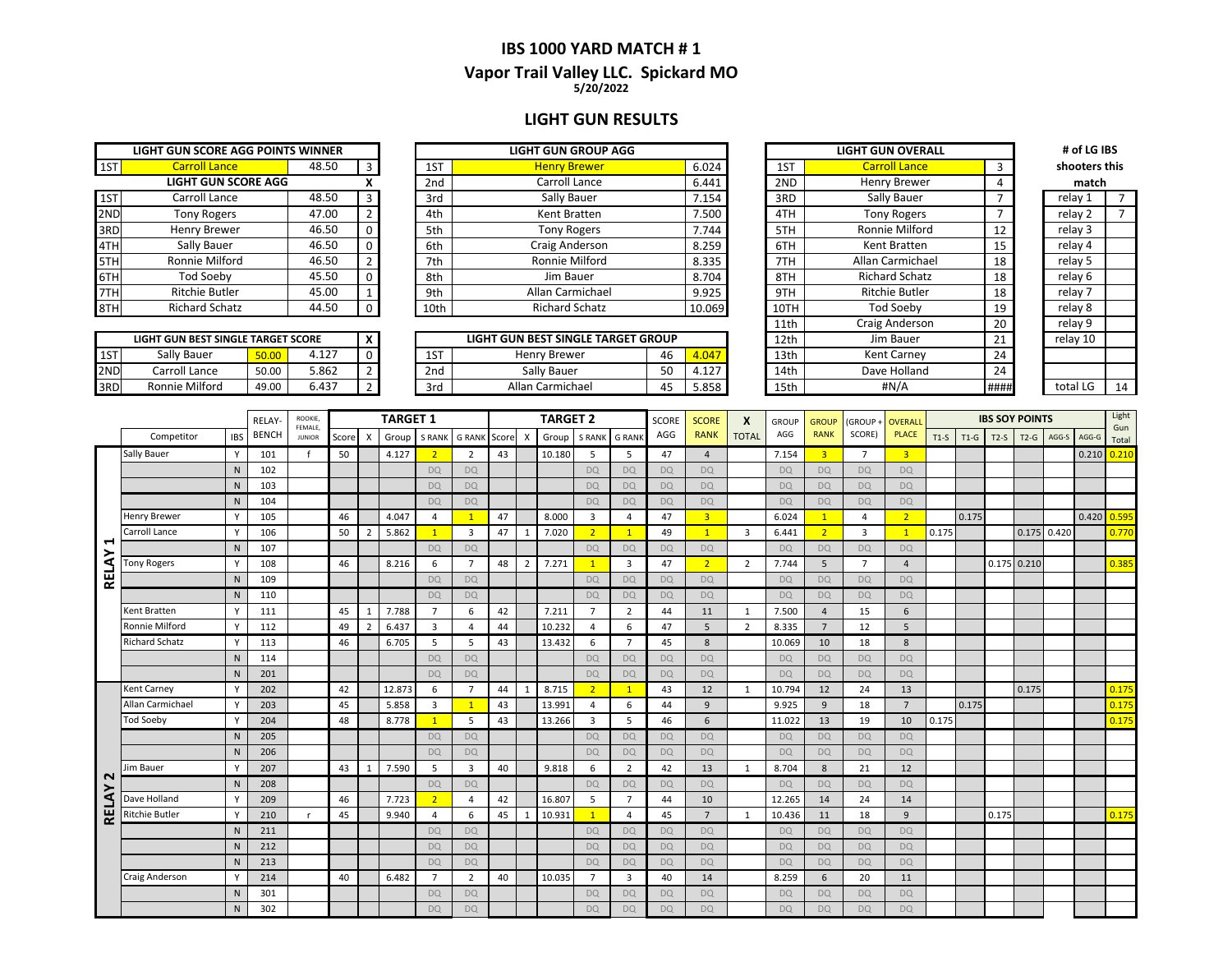### **IBS 1000 YARD MATCH # 1 Vapor Trail Valley LLC. Spickard MO 5/20/2022**

#### **HEAVY GUN RESULTS**

|     | <b>HEAVY GUN SCORE AGG POINTS WINNER</b> |       |                |
|-----|------------------------------------------|-------|----------------|
| 1ST | <b>Henry Brewer</b>                      | 98.00 | 5              |
|     | <b>HEAVY GUN SCORE AGG</b>               |       | x              |
| 1ST | Henry Brewer                             | 98.00 | 5              |
| 2ND | Allan Carmichael                         | 96.50 | 2              |
| 3RD | Jim Bauer                                | 96.50 | $\overline{2}$ |
| 4TH | Ronnie Milford                           | 95.50 | 5              |
| 5TH | Carroll Lance                            | 95.00 | $\overline{2}$ |
| 6TH | <b>Richard Schatz</b>                    | 93.00 | $\overline{2}$ |
| 7TH | Sally Bauer                              | 92.50 | 1              |
|     | <b>Tod Soeby</b>                         | 92.50 | $\overline{2}$ |

| <b>HEAVY GUN BEST SINGLE TARGET SCORE</b> |                    |        |       |  |  |  |  |  |  |  |  |  |  |
|-------------------------------------------|--------------------|--------|-------|--|--|--|--|--|--|--|--|--|--|
| 1ST                                       | Allan Carmichael   | 100,00 | 5.579 |  |  |  |  |  |  |  |  |  |  |
| 2ND                                       | Ronnie Milford     | 99.00  | 5.698 |  |  |  |  |  |  |  |  |  |  |
|                                           | <b>Tony Rogers</b> | 99.00  | 6.907 |  |  |  |  |  |  |  |  |  |  |

|     | <b>HEAVY GUN SCORE AGG POINTS WINNER</b> |       |  |                 | <b>HEAVY GUN GROUP AGG</b> |        |      | <b>HEAVY GUN OVERALL</b> |    | # of HG IBS   |  |
|-----|------------------------------------------|-------|--|-----------------|----------------------------|--------|------|--------------------------|----|---------------|--|
| 1ST | <b>Henry Brewer</b>                      | 98.00 |  | 1ST             | <b>Ronnie Milford</b>      | 5.514  | 1ST  | <b>Allan Carmichael</b>  |    | shooters this |  |
|     | <b>HEAVY GUN SCORE AGG</b>               |       |  | 2 <sub>nd</sub> | Allan Carmichael           | 5.637  | 2ND  | Ronnie Milford           |    | match         |  |
| 1ST | <b>Henry Brewer</b>                      | 98.00 |  | 3rd             | Jim Bauer                  | 5.809  | 3RD  | Henry Brewer             |    | relay 1       |  |
| 2ND | Allan Carmichael                         | 96.50 |  | 4th             | Henry Brewer               | 6.691  | 4TH  | Jim Bauer                | b  | relay 2       |  |
| 3RD | Jim Bauer                                | 96.50 |  | 5th             | Carroll Lance              | 7.857  | 5TH  | Carroll Lance            | 10 | relay 3       |  |
| 4TH | Ronnie Milford                           | 95.50 |  | 6th             | <b>Tony Rogers</b>         | 8.228  | 6TH  | Sally Bauer              | 14 | relay 4       |  |
| 5TH | Carroll Lance                            | 95.00 |  | 7th             | Sally Bauer                | 9.436  | 7TH  | <b>Richard Schatz</b>    | 14 | relay 5       |  |
| 6TH | Richard Schatz                           | 93.00 |  | 8th             | <b>Richard Schatz</b>      | 9.683  | 8TH  | <b>Tony Rogers</b>       | 17 | relay 6       |  |
| 7TH | Sally Bauer                              | 92.50 |  | 9th             | Kent Bratten               | 9.834  | 9TH  | <b>Tod Soeby</b>         | 18 | relay 7       |  |
| 8TH | Tod Soeby                                | 92.50 |  | 10th            | Tod Soeby                  | 10.386 | 10TH | Kent Bratten             | 19 | relay 8       |  |
|     |                                          |       |  |                 |                            |        |      |                          |    |               |  |

|     | <b>HEAVY GUN BEST SINGLE TARGET SCORE</b> |              |       |  |     | <b>HEAVY GUN BEST SINGLE TARGET GROUP</b> |        |              | 12th             | <b>Ritchie Butler</b> | $\sim$        | relav 10 |    |
|-----|-------------------------------------------|--------------|-------|--|-----|-------------------------------------------|--------|--------------|------------------|-----------------------|---------------|----------|----|
| 1ST | Allan Carmichael                          |              | 579.ر |  | 1ST | Jim Bauer                                 | 97.00  | <u>J.LJO</u> | 13 <sub>th</sub> | Dave Holland          | $\sim$ $\sim$ |          |    |
| 2ND | <b>Ronnie Milford</b>                     | <b>99.00</b> | .698  |  | 2nd | Ronnie Milford                            | 920    | 5.330        | 14th             | <b>Kent Carney</b>    | 28            |          |    |
| 3RD | Tony Rogers                               | 99.00        | 6.907 |  | 3rd | Allan Carmichael                          | 100.00 | 5.579        | 15th             | #N/A                  | #N/A          | total HG | 14 |

| HEAVY GUN GROUP AGG                 |        |        |                  | <b>HEAVY GUN OVERALL</b> |      | # of HG IBS   |    |
|-------------------------------------|--------|--------|------------------|--------------------------|------|---------------|----|
| <b>Ronnie Milford</b>               |        | 5.514  | 1ST              | <b>Allan Carmichael</b>  | 4    | shooters this |    |
| Allan Carmichael                    |        | 5.637  | 2ND              | Ronnie Milford           | 5.   | match         |    |
| Jim Bauer                           |        | 5.809  | 3RD              | <b>Henry Brewer</b>      | 5    | relay 1       | 7  |
| Henry Brewer                        |        | 6.691  | 4TH              | Jim Bauer                | 6    | relay 2       | 7  |
| Carroll Lance                       |        | 7.857  | 5TH              | Carroll Lance            | 10   | relay 3       |    |
| <b>Tony Rogers</b>                  |        | 8.228  | 6TH              | Sally Bauer              | 14   | relay 4       |    |
| Sally Bauer                         |        | 9.436  | 7TH              | <b>Richard Schatz</b>    | 14   | relay 5       |    |
| <b>Richard Schatz</b>               |        | 9.683  | 8TH              | <b>Tony Rogers</b>       | 17   | relay 6       |    |
| Kent Bratten                        |        | 9.834  | 9TH              | <b>Tod Soebv</b>         | 18   | relay 7       |    |
| Tod Soeby                           |        | 10.386 | 10TH             | Kent Bratten             | 19   | relay 8       |    |
|                                     |        |        | 11th             | Craig Anderson           | 21   | relay 9       |    |
| <b>GUN BEST SINGLE TARGET GROUP</b> |        |        | 12 <sub>th</sub> | <b>Ritchie Butler</b>    | 24   | relay 10      |    |
| Jim Bauer                           | 97.00  | 5.158  | 13 <sub>th</sub> | Dave Holland             | 25   |               |    |
| Ronnie Milford                      | 92.00  | 5.330  | 14th             | Kent Carney              | 28   |               |    |
| Allan Carmichael                    | 100.00 | 5.579  | 15th             | #N/A                     | #N/A | total HG      | 14 |

relay 7 relay 4 relay 1 **match**

|                       |                       |              | <b>RELAY</b> | ROOKIE,<br>FEMALE. |       |                | <b>TARGET 1</b> |                         |                         |       |                         | <b>TARGET 2</b> |                |                         | SCORE     | <b>SCORE</b>   | X              | <b>GROUP</b> | <b>GROUP</b>            | (GROUP+        | <b>OVERALI</b>          |        |        | <b>IBS SOY POINTS</b> |        |       |       | Heavy        |
|-----------------------|-----------------------|--------------|--------------|--------------------|-------|----------------|-----------------|-------------------------|-------------------------|-------|-------------------------|-----------------|----------------|-------------------------|-----------|----------------|----------------|--------------|-------------------------|----------------|-------------------------|--------|--------|-----------------------|--------|-------|-------|--------------|
|                       | Competitor            | <b>IBS</b>   | <b>BENCH</b> | <b>JUNIOR</b>      | Score | $\mathsf{x}$   | Group           | <b>S RANK</b>           | <b>G RANK</b>           | Score | X                       | Group           | <b>S RANK</b>  | <b>G RANK</b>           | AGG       | <b>RANK</b>    | <b>TOTAL</b>   | AGG          | <b>RANK</b>             | SCORE)         | <b>PLACE</b>            | $T1-S$ | $T1-G$ | $T2-S$                | $T2-G$ | AGG-S | AGG-G | Gun<br>Total |
|                       | Sally Bauer           |              | 101          |                    | 93    |                | 8.000           | -5                      | -6                      | 92    | -1                      | 10.871          | $\overline{a}$ | 6                       | 93        | $\overline{7}$ | 1              | 9.436        | $\overline{7}$          | 14             | 6                       |        |        |                       |        |       |       |              |
|                       |                       | N            | 102          |                    |       |                |                 | DQ                      | <b>DQ</b>               |       |                         |                 | <b>DO</b>      | <b>DQ</b>               | DO.       | <b>DO</b>      |                | <b>DQ</b>    | <b>DQ</b>               | <b>DQ</b>      | <b>DQ</b>               |        |        |                       |        |       |       |              |
|                       |                       | $\mathsf{N}$ | 103          |                    |       |                |                 | DQ                      | <b>DQ</b>               |       |                         |                 | <b>DO</b>      | <b>DQ</b>               | <b>DO</b> | <b>DO</b>      |                | <b>DQ</b>    | <b>DQ</b>               | <b>DO</b>      | <b>DO</b>               |        |        |                       |        |       |       |              |
|                       |                       | N.           | 104          |                    |       |                |                 | DQ                      | DQ                      |       |                         |                 | DO.            | DQ                      | <b>DQ</b> | <b>DQ</b>      |                | <b>DQ</b>    | <b>DQ</b>               | <b>DQ</b>      | <b>DQ</b>               |        |        |                       |        |       |       |              |
|                       | Henry Brewer          |              | 105          |                    | 98    | $\overline{2}$ | 6.433           | 2                       | $\overline{\mathbf{3}}$ | 98    | $\overline{\mathbf{3}}$ | 6.949           | $\overline{2}$ | $\overline{2}$          | 98        | $\mathbf{1}$   | 5              | 6.691        | $\overline{4}$          | 5              | $\overline{\mathbf{3}}$ |        |        | 0.175                 |        | 0.420 |       | 0.595        |
|                       | Carroll Lance         | $\checkmark$ | 106          |                    | 97    |                | 6.039           | $\overline{3}$          | $\overline{2}$          | 93    | $\overline{2}$          | 9.675           | $\overline{3}$ | 5                       | 95        | 5              | $\overline{2}$ | 7.857        | 5                       | 10             | 5                       |        |        |                       |        |       |       |              |
| ⊣                     |                       | N            | 107          |                    |       |                |                 | <b>DQ</b>               | <b>DQ</b>               |       |                         |                 | <b>DO</b>      | <b>DQ</b>               | <b>DO</b> | <b>DO</b>      |                | <b>DQ</b>    | <b>DQ</b>               | <b>DQ</b>      | <b>DQ</b>               |        |        |                       |        |       |       |              |
|                       | <b>Tony Rogers</b>    |              | 108          |                    | 99    | $\overline{2}$ | 6.907           |                         | 5                       | 73    |                         | 9.548           | $\overline{7}$ | $\overline{4}$          | 86        | 11             | $\overline{2}$ | 8.228        | 6                       | 17             | 8                       | 0.175  |        |                       |        |       |       | 0.175        |
| <b>RELAY</b>          |                       | N            | 109          |                    |       |                |                 | <b>DQ</b>               | <b>DQ</b>               |       |                         |                 | <b>DQ</b>      | <b>DQ</b>               | DO.       | <b>DQ</b>      |                | <b>DQ</b>    | <b>DQ</b>               | <b>DQ</b>      | <b>DQ</b>               |        |        |                       |        |       |       |              |
|                       |                       | N            | 110          |                    |       |                |                 | <b>DQ</b>               | <b>DO</b>               |       |                         |                 | DO.            | DQ                      | <b>DQ</b> | <b>DQ</b>      |                | <b>DQ</b>    | <b>DQ</b>               | <b>DQ</b>      | <b>DQ</b>               |        |        |                       |        |       |       |              |
|                       | Kent Bratten          |              | 111          |                    | 84    |                | 10.785          | $\overline{7}$          | $\overline{7}$          | 90    | 1                       | 8.883           | 5              | $\overline{3}$          | 87        | 10             | 1              | 9.834        | 9                       | 19             | 10                      |        |        |                       |        |       |       |              |
|                       | Ronnie Milford        | $\mathsf{v}$ | 112          |                    | 92    |                | 5.330           | 6                       | $\overline{1}$          | 99    | 5                       | 5.698           | 1              | $\overline{1}$          | 96        | $\overline{4}$ | 5              | 5.514        | $\overline{1}$          | 5              | $\overline{2}$          |        | 0.175  |                       | 0.175  |       | 0.420 | 0.770        |
|                       | <b>Richard Schatz</b> | $\checkmark$ | 113          |                    | 96    | -1             | 6.794           | 4                       | -4                      | 90    | 1                       | 12.571          | 6              | $\overline{7}$          | 93        | 6              | $\overline{2}$ | 9.683        | 8                       | 14             | $\overline{7}$          |        |        |                       |        |       |       |              |
|                       |                       | N            | 114          |                    |       |                |                 | <b>DQ</b>               | <b>DQ</b>               |       |                         |                 | DO.            | <b>DQ</b>               | <b>DQ</b> | <b>DQ</b>      |                | <b>DQ</b>    | <b>DQ</b>               | <b>DQ</b>      | <b>DQ</b>               |        |        |                       |        |       |       |              |
|                       |                       | N            | 201          |                    |       |                |                 | DQ                      | <b>DO</b>               |       |                         |                 | DO.            | <b>DQ</b>               | <b>DQ</b> | DQ             |                | <b>DQ</b>    | <b>DQ</b>               | DQ             | <b>DQ</b>               |        |        |                       |        |       |       |              |
|                       | Kent Carney           |              | 202          |                    | 83    |                | 17.265          | $\overline{7}$          | $\overline{7}$          | 75    |                         | 11.817          | $\overline{7}$ | $\overline{4}$          | 79        | 14             |                | 14.541       | 14                      | 28             | 14                      |        |        |                       |        |       |       |              |
|                       | Allan Carmichael      | v            | 203          |                    | 100   | $\overline{2}$ | 5.579           |                         | $\overline{2}$          | 93    |                         | 5.695           | $\overline{3}$ | $\overline{1}$          | 97        | 2 <sup>1</sup> | $\overline{2}$ | 5.637        | $\overline{2}$          | $\overline{4}$ | $\overline{1}$          | 0.175  |        |                       | 0.175  |       | 0.210 | 0.560        |
|                       | <b>Tod Soeby</b>      |              | 204          |                    | 91    | $\overline{2}$ | 10.003          | 4                       | $\overline{4}$          | 94    |                         | 10.769          | $\overline{2}$ | $\overline{\mathbf{3}}$ | 93        | 8              | $\overline{2}$ | 10.386       | 10                      | 18             | 9                       |        |        |                       |        |       |       |              |
|                       |                       | N            | 205          |                    |       |                |                 | <b>DQ</b>               | <b>DQ</b>               |       |                         |                 | <b>DO</b>      | <b>DQ</b>               | <b>DO</b> | <b>DQ</b>      |                | <b>DQ</b>    | <b>DQ</b>               | <b>DQ</b>      | <b>DQ</b>               |        |        |                       |        |       |       |              |
|                       |                       | N            | 206          |                    |       |                |                 | <b>DQ</b>               | <b>DQ</b>               |       |                         |                 | <b>DQ</b>      | <b>DQ</b>               | <b>DQ</b> | <b>DQ</b>      |                | <b>DQ</b>    | <b>DQ</b>               | <b>DQ</b>      | <b>DQ</b>               |        |        |                       |        |       |       |              |
|                       | lim Bauer             |              | 207          |                    | 97    | $\mathbf{1}$   | 5.158           | $\overline{2}$          | $\mathbf{1}$            | 96    | -1                      | 6.460           | $\mathbf{1}$   | $\overline{2}$          | 97        | $\overline{3}$ | $\overline{2}$ | 5.809        | $\overline{\mathbf{3}}$ | 6              | $\overline{4}$          |        | 0.175  | 0.175                 |        | 0.210 |       | 0.560        |
| $\mathbf{\mathsf{N}}$ |                       | N            | 208          |                    |       |                |                 | <b>DQ</b>               | <b>DO</b>               |       |                         |                 | DQ             | <b>DQ</b>               | DO.       | <b>DQ</b>      |                | <b>DQ</b>    | <b>DQ</b>               | <b>DQ</b>      | <b>DQ</b>               |        |        |                       |        |       |       |              |
| RELAY                 | Dave Holland          | Y            | 209          |                    | 91    | $\mathbf{1}$   | 12.948          | 5                       | 5                       | 81    |                         | 15.254          | 5              | $\overline{7}$          | 86        | 12             | 1              | 14.101       | 13                      | 25             | 13                      |        |        |                       |        |       |       |              |
|                       | <b>Ritchie Butler</b> |              | 210          |                    | 83    |                | 8.690           | 6                       | $\overline{\mathbf{3}}$ | 80    |                         | 13.835          | 6              | 6                       | 82        | 13             |                | 11.263       | 11                      | 24             | 12                      |        |        |                       |        |       |       |              |
|                       |                       | <sup>N</sup> | 211          |                    |       |                |                 | <b>DQ</b>               | <b>DO</b>               |       |                         |                 | DO.            | DQ                      | DO.       | DQ             |                | <b>DQ</b>    | <b>DQ</b>               | <b>DQ</b>      | <b>DQ</b>               |        |        |                       |        |       |       |              |
|                       |                       | N            | 212          |                    |       |                |                 | <b>DQ</b>               | <b>DQ</b>               |       |                         |                 | <b>DO</b>      | <b>DQ</b>               | DO.       | <b>DQ</b>      |                | <b>DQ</b>    | <b>DQ</b>               | <b>DQ</b>      | <b>DQ</b>               |        |        |                       |        |       |       |              |
|                       |                       | N            | 213          |                    |       |                |                 | <b>DQ</b>               | <b>DQ</b>               |       |                         |                 | DO.            | <b>DQ</b>               | <b>DQ</b> | <b>DQ</b>      |                | <b>DQ</b>    | <b>DQ</b>               | <b>DQ</b>      | <b>DQ</b>               |        |        |                       |        |       |       |              |
|                       | Craig Anderson        |              | 214          |                    | 94    |                | 14.312          | $\overline{\mathbf{3}}$ | 6                       | 88    |                         | 11.965          | 4              | 5                       | 91        | 9              |                | 13.139       | 12                      | 21             | 11                      |        |        |                       |        |       |       |              |
|                       |                       | N            | 301          |                    |       |                |                 | <b>DQ</b>               | <b>DQ</b>               |       |                         |                 | DO.            | <b>DQ</b>               | DO.       | <b>DQ</b>      |                | DQ           | <b>DQ</b>               | <b>DQ</b>      | <b>DQ</b>               |        |        |                       |        |       |       |              |
|                       |                       | N            | 302          |                    |       |                |                 | <b>DQ</b>               | <b>DQ</b>               |       |                         |                 | <b>DO</b>      | <b>DQ</b>               | <b>DQ</b> | <b>DQ</b>      |                | <b>DQ</b>    | <b>DQ</b>               | <b>DQ</b>      | <b>DQ</b>               |        |        |                       |        |       |       |              |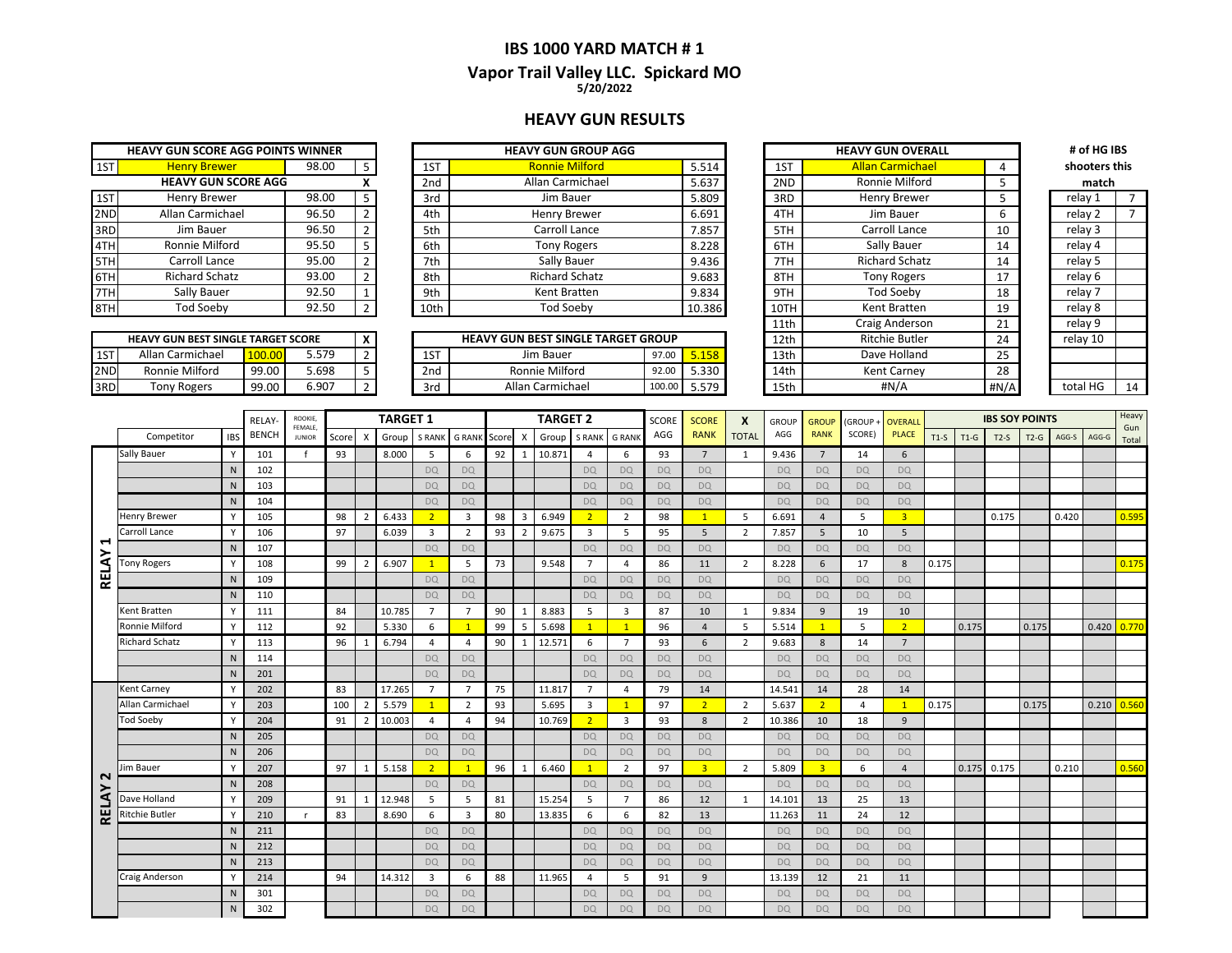## **IBS 1000 YARD MATCH # 1**

### **Vapor Trail Valley LLC. Spickard MO 5/20/2022**

# **TACTICAL GUN RESULTS**

|      | <b>TACTICAL GUN SCORE AGG</b> |         | X            |                 | <b>TACTICAL GUN GROUP AGG</b> |        |      | <b>TACTICAL GUN OVERALL</b> |       |
|------|-------------------------------|---------|--------------|-----------------|-------------------------------|--------|------|-----------------------------|-------|
| 1ST  | <b>Carroll Lance</b>          | 46.00   |              | 1ST             | <b>Ritchie Butler</b>         | 5.396  | 1ST  | <b>Ronnie Milford</b>       | 4     |
| 2ND  | Ronnie Milford                | 43.00   | 0            | 2 <sub>nd</sub> | Ronnie Milford                | 6.288  | 2ND  | Carroll Lance               | 4     |
| 3RD  | Tod Soeby                     | 43.00   |              | 3rd             | Carroll Lance                 | 7.182  | 3RD  | <b>Ritchie Butler</b>       | 6     |
| 4TH  | Craig Anderson                | 42.50   | 0            | 4th             | Keith Maggard                 | 11.194 | 4TH  | Craig Anderson              | 9     |
| 5TH  | Ritchie Butler                | 39.00   | 0            | 5th             | Craig Anderson                | 12.914 | 5TH  | Tod Soeby                   | 10    |
| 6TH  | Allan Carmichael              | 38.50   | 0            | 6th             | Dennis Turner                 | 13.199 | 6TH  | Keith Maggard               | 11    |
| 7TH  | Keith Maggard                 | 37.50   | 0            | 7th             | <b>Tod Soeby</b>              | 14.812 | 7TH  | <b>Dennis Turner</b>        | 14    |
| 8TH  | <b>Dennis Turner</b>          | 32.50   | 0            | 8th             | Allan Carmichael              | 15.936 | 8TH  | Allan Carmichael            | 14    |
| 9TH  | # $N/A$                       | # $N/A$ | $\sharp N/A$ | 9th             | #N/A                          | H N/A  | 9TH  | #N/A                        | H N/A |
| 10TH | # $N/A$                       | #N/A    | #N/A         | 10th            | #N/A                          | H N/A  | 10TH | #N/A                        | #N/A  |
| 11th | # $N/A$                       | #N/A    | #N/A         | 11th            | #N/A                          | H N/A  | 11th | #N/A                        | #N/A  |
| 12th | #N/A                          | #N/A    | #N/A         | 12th            | #N/A                          | #N/A   | 12th | # $N/A$                     | #N/A  |
| 13th | #N/A                          | #N/A    | #N/A         | 13th            | #N/A                          | #N/A   | 13th | H N/A                       | #N/A  |
| 14th | # $N/A$                       | #N/A    | # $N/A$      | 14th            | #N/A                          | #N/A   | 14th | H N/A                       | #N/A  |
| 15th | #N/A                          | #N/A    | #N/A         | 15th            | #N/A                          | H N/A  | 15th | # $N/A$                     | #N/A  |

|      | <b>TACTICAL GUN SCORE AGG</b> |       | X    |                 | <b>TACTICAL GUN GROUP AGG</b> |              |      | <b>TACTICAL GUN OVERALL</b> |      |
|------|-------------------------------|-------|------|-----------------|-------------------------------|--------------|------|-----------------------------|------|
| 1ST  | <b>Carroll Lance</b>          | 46.00 |      | 1ST             | <b>Ritchie Butler</b>         | 5.396        | 1ST  | <b>Ronnie Milford</b>       | 4    |
| 2ND  | Ronnie Milford                | 43.00 | 0    | 2 <sub>nd</sub> | Ronnie Milford                | 6.288        | 2ND  | Carroll Lance               | 4    |
| 3RD  | <b>Tod Soeby</b>              | 43.00 |      | 3rd             | Carroll Lance                 | 7.182        | 3RD  | <b>Ritchie Butler</b>       | 6    |
| 4TH  | Craig Anderson                | 42.50 | 0    | 4th             | Keith Maggard                 | 11.194       | 4TH  | Craig Anderson              | 9    |
| 5TH  | Ritchie Butler                | 39.00 | 0    | 5th             | Craig Anderson                | 12.914       | 5TH  | Tod Soeby                   | 10   |
| 6TH  | Allan Carmichael              | 38.50 | 0    | 6th             | <b>Dennis Turner</b>          | 13.199       | 6TH  | Keith Maggard               | 11   |
| 7TH  | Keith Maggard                 | 37.50 | 0    | 7th             | Tod Soeby                     | 14.812       | 7TH  | Dennis Turner               | 14   |
| 8TH  | <b>Dennis Turner</b>          | 32.50 | 0    | 8th             | Allan Carmichael              | 15.936       | 8TH  | Allan Carmichael            | 14   |
| 9TH  | #N/A                          | #N/A  | #N/A | 9th             | #N/A                          | #N/A         | 9TH  | #N/A                        | #N/A |
| 10TH | #N/A                          | #N/A  | #N/A | 10th            | #N/A                          | $\sharp N/A$ | 10TH | #N/A                        | #N/A |
| 11th | # $N/A$                       | #N/A  | #N/A | 11th            | #N/A                          | #N/A         | 11th | #N/A                        | #N/A |
| 12th | #N/A                          | #N/A  | #N/A | 12th            | #N/A                          | #N/A         | 12th | #N/A                        | #N/A |
| 13th | # $N/A$                       | #N/A  | #N/A | 13th            | #N/A                          | #N/A         | 13th | #N/A                        | #N/A |
| 14th | # $N/A$                       | #N/A  | #N/A | 14th            | #N/A                          | #N/A         | 14th | #N/A                        | #N/A |
| 15th | # $N/A$                       | #N/A  | #N/A | 15th            | #N/A                          | #N/A         | 15th | #N/A                        | #N/A |

|      | <b>TACTICAL GUN OVERALL</b> |      |  |  |  |  |  |  |  |  |  |  |
|------|-----------------------------|------|--|--|--|--|--|--|--|--|--|--|
| 1ST  | <b>Ronnie Milford</b>       | 4    |  |  |  |  |  |  |  |  |  |  |
| 2ND  | <b>Carroll Lance</b>        | 4    |  |  |  |  |  |  |  |  |  |  |
| 3RD  | <b>Ritchie Butler</b>       | 6    |  |  |  |  |  |  |  |  |  |  |
| 4TH  | Craig Anderson              |      |  |  |  |  |  |  |  |  |  |  |
| 5TH  | <b>Tod Soeby</b>            | 10   |  |  |  |  |  |  |  |  |  |  |
| 6TH  | Keith Maggard               | 11   |  |  |  |  |  |  |  |  |  |  |
| 7TH  | Dennis Turner               | 14   |  |  |  |  |  |  |  |  |  |  |
| 8TH  | Allan Carmichael            | 14   |  |  |  |  |  |  |  |  |  |  |
| 9TH  | #N/A                        | #N/A |  |  |  |  |  |  |  |  |  |  |
| 10TH | #N/A                        | #N/A |  |  |  |  |  |  |  |  |  |  |
| 11th | #N/A                        | #N/A |  |  |  |  |  |  |  |  |  |  |
| 12th | #N/A                        | #N/A |  |  |  |  |  |  |  |  |  |  |
| 13th | #N/A                        | #N/A |  |  |  |  |  |  |  |  |  |  |
| 14th | #N/A                        | #N/A |  |  |  |  |  |  |  |  |  |  |
| 15th | #N/A                        | #N/A |  |  |  |  |  |  |  |  |  |  |

|        |                       | RELAY-       | ROOKIE, FEMALE, |       |   | <b>TARGET 1</b> |                |                |       | <b>TARGET 2</b> |           |               |           | <b>SCORE SCORE</b> | X            | <b>GROUP</b> | <b>GROUP</b>   | (GROUP + OVERALL |              |            |
|--------|-----------------------|--------------|-----------------|-------|---|-----------------|----------------|----------------|-------|-----------------|-----------|---------------|-----------|--------------------|--------------|--------------|----------------|------------------|--------------|------------|
|        | Competitor            | <b>BENCH</b> | <b>JUNIOR</b>   | Score | X | Group           | S RANK         | <b>G RANK</b>  | Score | Group           | S RANK    | <b>G RANK</b> | AGG       | <b>RANK</b>        | <b>TOTAL</b> | AGG          | <b>RANK</b>    | SCORE)           | <b>PLACE</b> |            |
|        |                       | 101          |                 |       |   |                 | <b>DQ</b>      | <b>DQ</b>      |       |                 | <b>DQ</b> | <b>DQ</b>     | <b>DQ</b> | <b>DQ</b>          |              | <b>DO</b>    | <b>DQ</b>      | <b>DQ</b>        | <b>DQ</b>    |            |
|        |                       | 102          |                 |       |   |                 | <b>DQ</b>      | <b>DQ</b>      |       |                 | <b>DQ</b> | <b>DQ</b>     | <b>DQ</b> | <b>DO</b>          |              | <b>DO</b>    | <b>DQ</b>      | <b>DQ</b>        | <b>DQ</b>    |            |
|        | Allan Carmichael      | 103          |                 | 36    |   | 14.624          | 6              | 6              | 41    | 17.247          |           | 8             | 38.50     | 6                  |              | 15.936       | 8              | 14               | 8            |            |
|        | Tod Soeby             | 104          |                 | 41    |   | 19.290          | 3              | 8              | 45    | 10.333          |           | 5             | 43.00     | $\vert 3 \vert$    |              | 14.812       | $\overline{ }$ | 10               | 5            |            |
|        |                       | 105          |                 |       |   |                 | <b>DQ</b>      | <b>DQ</b>      |       |                 | <b>DQ</b> | <b>DQ</b>     | <b>DQ</b> | <b>DO</b>          |              | <b>DQ</b>    | <b>DO</b>      | <b>DQ</b>        | <b>DO</b>    |            |
|        | Carroll Lance         | 106          |                 | 44    |   | 4.818           | $\overline{2}$ | $\overline{2}$ | 48    | 9.545           |           | 4             | 46.00     |                    |              | 7.182        | $\overline{3}$ | 4                | 2            |            |
| ↽<br>≻ | Dennis Turner         | 107          |                 | 32    |   | 13.861          | 8              | כ              | 33    | 12.537          | 3         | 6             | 32.50     | 8                  |              | 13.199       | 6              | 14               | 7            | ↤          |
| ⋖      | Keith Maggard         | 108          |                 | 34    |   | 16.265          | $\overline{ }$ |                | 41    | 6.123           | 7         | 2             | 37.50     |                    |              | 11.194       | 4              | 11               | 6            | ਟੇ         |
| ع      |                       | 109          |                 |       |   |                 | DO             | <b>DQ</b>      |       |                 | <b>DQ</b> | <b>DQ</b>     | DO        | D <sub>Q</sub>     |              | <b>DO</b>    | <b>DQ</b>      | <b>DQ</b>        | <b>DQ</b>    | <b>REL</b> |
|        | <b>Ritchie Butler</b> | 110          |                 | 36    |   | 3.808           | 5.             |                | 42    | 6.983           | 6         | 3             | 39.00     | 5                  |              | 5.396        |                | 6                | 3            |            |
|        |                       | 111          |                 |       |   |                 | <b>DQ</b>      | <b>DQ</b>      |       |                 | <b>DQ</b> | <b>DQ</b>     | DO        | <b>DO</b>          |              | <b>DO</b>    | <b>DQ</b>      | <b>DQ</b>        | <b>DQ</b>    |            |
|        | Ronnie Milford        | 112          |                 | 39    |   | 6.602           | 4              | з              | 47    | 5.973           | 8         | $\mathbf{1}$  | 43.00     | $\overline{2}$     |              | 6.288        | $\overline{2}$ | 4                | 1            |            |
|        |                       | 113          |                 |       |   |                 | <b>DQ</b>      | <b>DQ</b>      |       |                 | <b>DQ</b> | <b>DQ</b>     | <b>DQ</b> | <b>DO</b>          |              | <b>DQ</b>    | <b>DQ</b>      | <b>DQ</b>        | <b>DQ</b>    |            |
|        | Craig Anderson        | 114          |                 | 46    |   | 13.117          |                | 4              | 39    | 12.711          | 2         | 7             | 42.50     | 4                  |              | 12.914       | 5              | 9                | 4            |            |
|        |                       | 201          |                 |       |   |                 | <b>DQ</b>      | <b>DQ</b>      |       |                 | <b>DQ</b> | <b>DQ</b>     | <b>DO</b> | <b>DQ</b>          |              | <b>DQ</b>    | <b>DQ</b>      | <b>DQ</b>        | <b>DQ</b>    |            |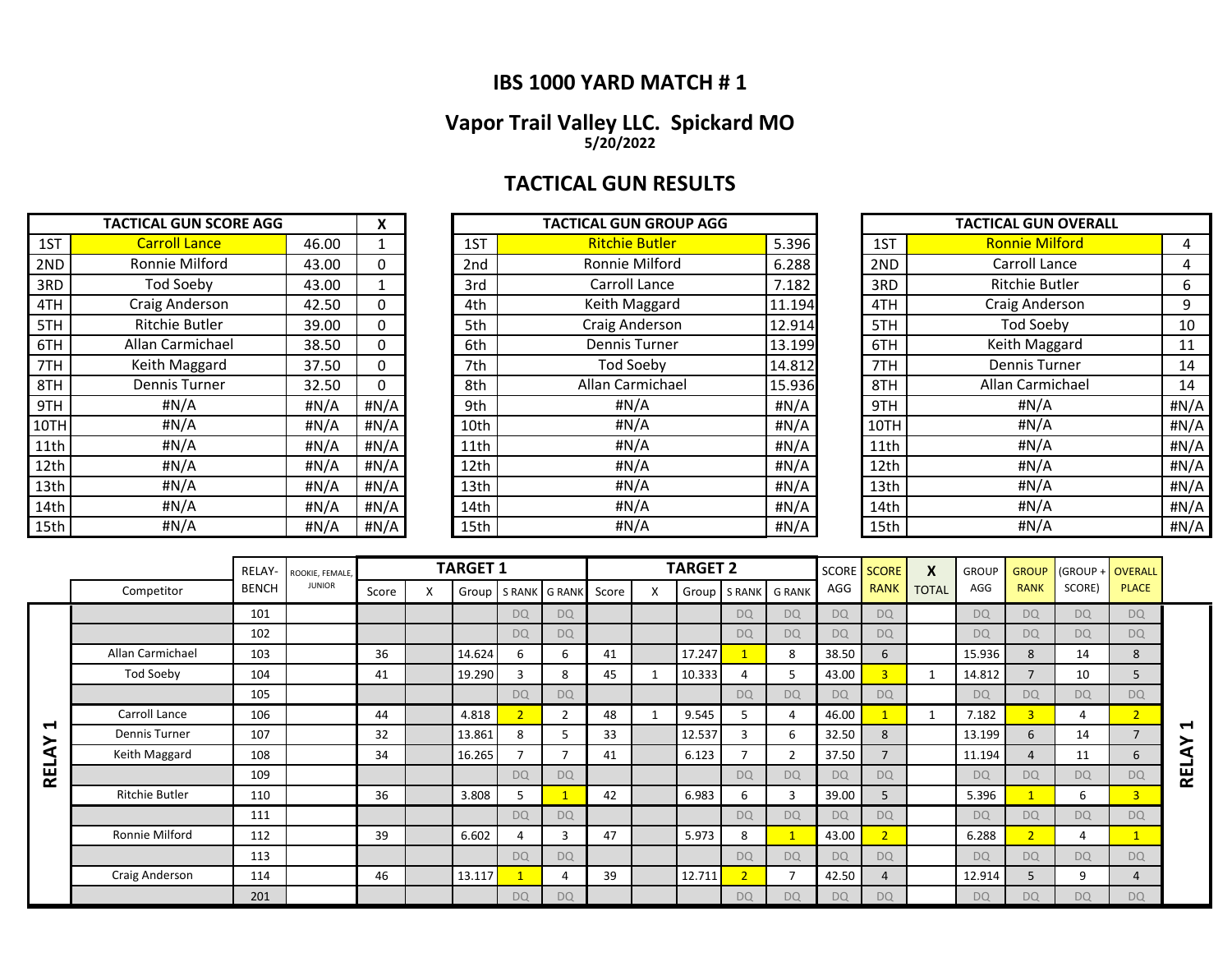## **Vapor Trail Valley LLC. Spickard MO 1000 yard Light Gun Equipment List 5/20/2022**

|                | Competitor            |    | Caliber  | Action         | Barrel      | <b>Stock</b>             | Scope      | Powder       | <b>Bullet</b>      | Gunsmith      |
|----------------|-----------------------|----|----------|----------------|-------------|--------------------------|------------|--------------|--------------------|---------------|
| $\mathbf{1}$   | Kent Bratten          | LG | 6 BRA    | Bat            | Lilja       | Wheeler                  | March      |              | Berger             | Wahlstrom     |
| $\overline{2}$ | Ritchie Butler        | LG | 6 GT 40  | Bat            | Krieger     | <b>LRB</b>               | March      | H4350        | Vap Trail/Berger   | Self          |
| $\overline{3}$ | <b>Henry Brewer</b>   | LG | 6.5x47   | Bat            | Krieger     | LRB                      | Nightforce |              |                    | <b>Brewer</b> |
| 4              | <b>Tony Rogers</b>    | LG | 284 W    | Bat            | Krieger     | Milford                  | March      |              | Berger             | Self          |
| 5              | Kent Carney           | LG | 6 Dasher | Bat            | Krieger     | McMillian                | Nightforce | Varget       | Berger 105         | Longshot      |
| 6              | Ronnie Milford        | LG | 6        | Kelbly         | Lederer     |                          | Nightforce |              | Vapor Trail        |               |
| $\overline{7}$ | <b>Richard Schatz</b> | LG | 6 Dasher | Bat            | Krieger     | Wheeler/LRB              | Nightforce | H4895        | <b>Vapor Trail</b> | Wheeler       |
| $\,8\,$        | Jim Bauer             | LG | 6.5      | Bat            | Krieger     | Jim Bauer                | Nightforce |              | Vapor Trail        | Gordy         |
| 9              | Sally Bauer           | LG | 6 Dasher | Bat            | Krieger     | Jim Bauer                | Nightforce |              | Vapor Trail        | Gordy         |
| 10             | Dave Holland          | LG | 6 BRA    | Bat            | Krieger     | ST 1000                  | Nightforce |              | Vapor Trail        | Self          |
| 11             | Carroll Lance         | LG | Dasher   | <b>BRM</b>     | Krieger     | <b>LRB</b>               | Nightforce | Varget       | Vapor Trail        | Cutright      |
| 12             | Allan Carmichael      | LG | 6 mm     | Bat            | <b>Brux</b> | Self                     | Nightforce | Varget       | Berger 105         | Bonnett       |
| 13             | <b>Tod Soeby</b>      | LG | Dasher   | Bat M          | Krieger     | Shehane                  | March      | <b>RL 15</b> | Vapor Trail        | Wheeler       |
| 14             | Craig Anderson        | LG | 6 GT     | Savage         | Bartlein    | Savage                   | Nightforce | Varget       | <b>ELDM 108</b>    | Jensen        |
| 15             |                       | LG |          |                |             |                          |            |              |                    |               |
| 16             |                       | LG |          |                |             |                          |            |              |                    |               |
| 17             | <b>TACTICAL</b>       | LG |          |                |             |                          |            |              |                    |               |
| 18             | Ritchie Butler        | LG | 6 Dasher | Curtis         | Bartlein    | <b>MPA</b>               | March      | Varget       | Vapor Trail        | self          |
| 19             | Ronnie Milford        | LG | 6        | Krieger        |             | <b>MPA</b>               | Nightforce |              | <b>Vapor Trail</b> | self          |
| 20             | Allan Carmichael      | LG | 6 mm     | Rem            | <b>Brux</b> | <b>MPA</b>               | Athlon     | Staball      | Vapor Trail        | Bonnett       |
| 21             | <b>Tod Soeby</b>      | LG | 6x47     | <b>Rem 700</b> | Krieger     | Rem                      | Nightforce | H4350        | Berger 105         | Erbler        |
| 22             | Craig Anderson        | LG | 6 Creed  | Remington      | Bartlein    | <b>H&amp;S Precision</b> | Sightron   | H4350        | Atip 110           | Jensen        |
| 23             | Keith Maggard         | LG | 6 GT     | Rem            | Bartlein    | <b>XLR</b>               | Nightforce |              | Vapor Trail        | GAP           |
| 24             | Dennis Turner         | LG | 6 mm     | Rem            | Bartlein    | <b>MDK</b>               | Nightforce |              | Hornady 110        | GAP           |
| 25             |                       | LG |          |                |             |                          |            |              |                    |               |
| 26             |                       | LG |          |                |             |                          |            |              |                    |               |
| 27             |                       | LG |          |                |             |                          |            |              |                    |               |
| 28             |                       | LG |          |                |             |                          |            |              |                    |               |
| 29             |                       | LG |          |                |             |                          |            |              |                    |               |
| 30             |                       | LG |          |                |             |                          |            |              |                    |               |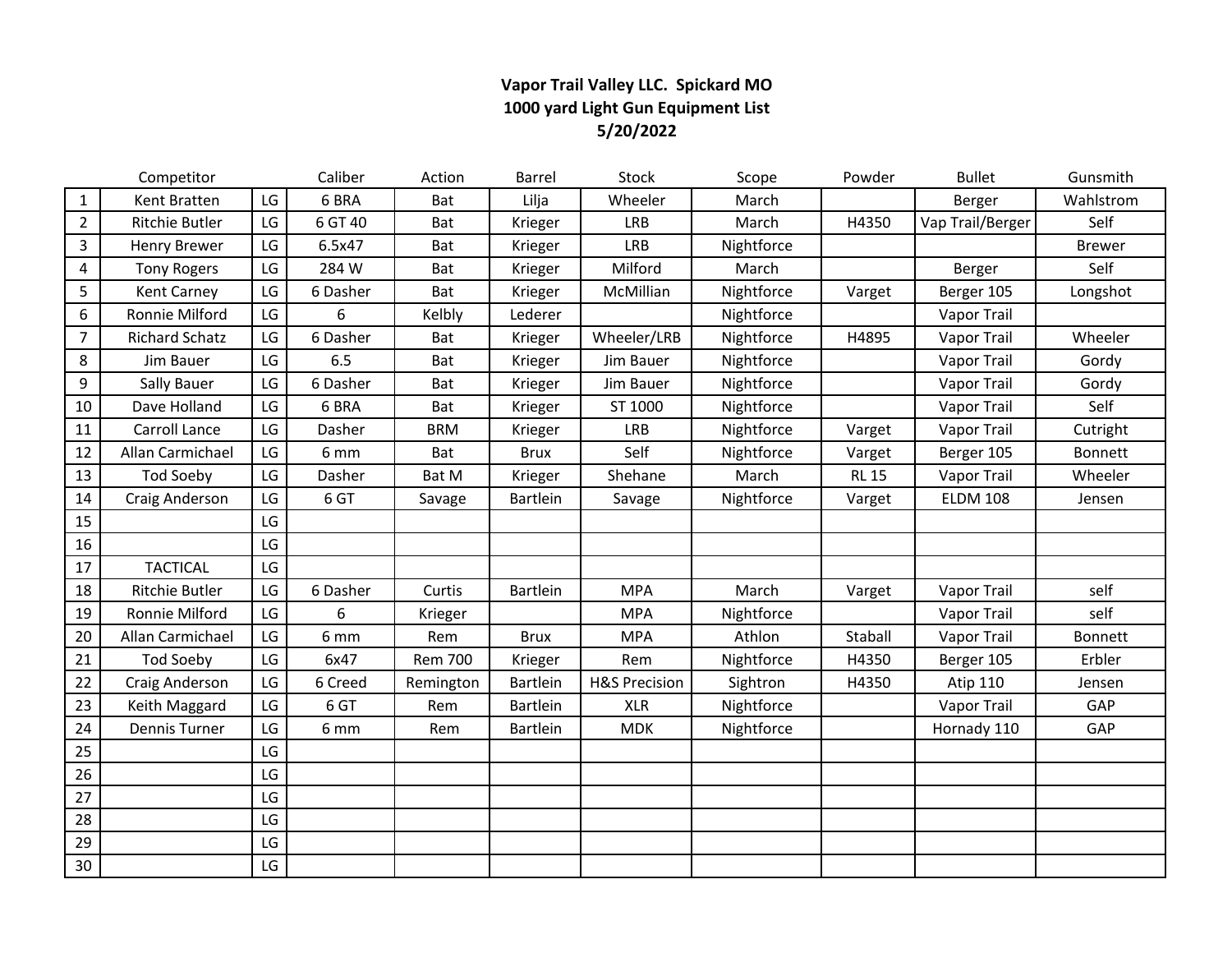## **Vapor Trail Valley LLC. Spickard MO 1000 yard Heavy Gun Equipment List 5/20/2022**

|                | Competitor            |    | Caliber   | Action     | Barrel      | Stock       | Scope      | Powder | <b>Bullet</b>      | Gunsmith      |
|----------------|-----------------------|----|-----------|------------|-------------|-------------|------------|--------|--------------------|---------------|
| $\mathbf{1}$   | Kent Bratten          | HG | 6BRA      | Bat        | Krieger     | Wheeler     | Nightforce |        | <b>Vapor Trail</b> | Wheeler       |
| $\overline{2}$ | Ritchie Butler        | HG | 6 GT 40   | Bat        | Krieger     | <b>LRB</b>  | March      | H4350  | Vap Trail/Berger   | Self          |
| 3              | <b>Henry Brewer</b>   | HG | 300 WSM   | Bat        | Krieger     | Custom      | Nightforce | H4350  | Berger             | <b>Brewer</b> |
| 4              | <b>Tony Rogers</b>    | HG | 300 WSM   | Bat        | Krieger     | Milford     | Sightron   |        | Berger             | Self          |
| 5              | <b>Kent Carney</b>    | HG | 6 Dasher  | Bat        | Krieger     | McMillian   | Nightforce | Varget | Berger 105         | Longshot      |
| 6              | Ronnie Milford        | HG | 6         | Kelbly     | Lederer     |             | Nightforce |        | Vapor Trail        |               |
| $\overline{7}$ | <b>Richard Schatz</b> | HG | 6 Dasher  | Nesika     | Krieger     | Wheeler/LRB | Nightforce | H4895  | Vapor Trail        | Dowling       |
| 8              | Jim Bauer             | HG | 6.5       | Bat        | Krieger     | Jim Bauer   | Nightforce |        | Vapor Trail        | Gordy         |
| 9              | <b>Sally Bauer</b>    | HG | 6 Dasher  | Bat        | Krieger     | Jim Bauer   | Nightforce |        | Vapor Trail        | Gordy         |
| 10             | Dave Holland          | HG | 7 mm      | Bat        | Krieger     | Self        | Nightforce |        | <b>Hornady ELD</b> | Self          |
| 11             | Carroll Lance         | HG | Dasher    | <b>BRM</b> | Krieger     | <b>LRB</b>  | Nightforce | Varget | Vapor Trail        | Cutright      |
| 12             | Allan Carmichael      | HG | 6 mm      | Bat        | <b>Brux</b> | Self        | Nightforce | Varget | Berger 105         | Bonnett       |
| 13             | <b>Tod Soeby</b>      | HG | 300 WSM   | Bat L      | Krieger     | Walhstrom   | Nightforce | H4350  | Vapor Trail        | Walhstrom     |
| 14             | Craig Anderson        | HG | 6.5 Creed | Kelbly     | Bartlein    | Revolution  | Nightforce | H4350  | <b>ELDM 140</b>    | Jensen        |
| 15             |                       | HG |           |            |             |             |            |        |                    |               |
| 16             |                       | HG |           |            |             |             |            |        |                    |               |
| 17             |                       | HG |           |            |             |             |            |        |                    |               |
| 18             |                       | HG |           |            |             |             |            |        |                    |               |
| 19             |                       | HG |           |            |             |             |            |        |                    |               |
| 20             |                       | HG |           |            |             |             |            |        |                    |               |
| 21             |                       | HG |           |            |             |             |            |        |                    |               |
| 22             |                       | HG |           |            |             |             |            |        |                    |               |
| 23             |                       | HG |           |            |             |             |            |        |                    |               |
| 24             |                       | HG |           |            |             |             |            |        |                    |               |
| 25             |                       | HG |           |            |             |             |            |        |                    |               |
| 26             |                       | HG |           |            |             |             |            |        |                    |               |
| 27             |                       | HG |           |            |             |             |            |        |                    |               |
| 28             |                       | HG |           |            |             |             |            |        |                    |               |
| 29             |                       | HG |           |            |             |             |            |        |                    |               |
| 30             |                       | HG |           |            |             |             |            |        |                    |               |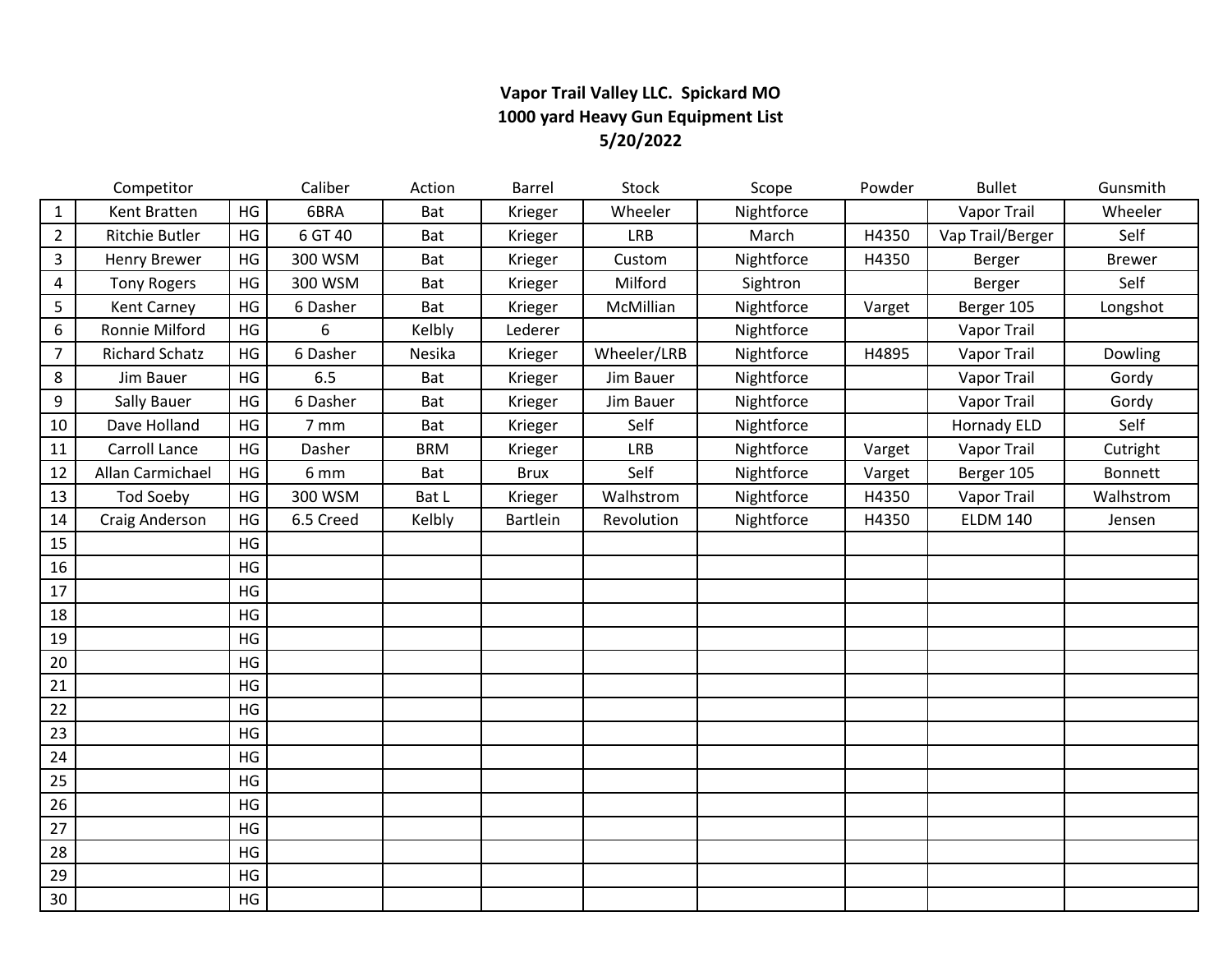| Competitor            | <b>IBS SOY POINTS</b> | $\overline{0}$ | $\mathbf{0}$ | $\overline{0}$ | $\overline{0}$ |       | 0 Light Gun Total IBS SOY POINTS |          | $\overline{0}$ | $\overline{0}$ | $\overline{0}$ | $\overline{0}$ |          | 0 Heavy Gun Total | LG/HG TOTAL |
|-----------------------|-----------------------|----------------|--------------|----------------|----------------|-------|----------------------------------|----------|----------------|----------------|----------------|----------------|----------|-------------------|-------------|
|                       | $T1-S$                | $T1-G$         | $T2-S$       | $T2-G$         | AGG-S          | AGG-G |                                  | $0$ T1-S | $T1-G$         | $T2-S$         | $T2-G$         | AGG-S          | AGG-G    |                   |             |
| Sally Bauer           |                       |                |              |                |                | 0.21  | 0.21                             |          |                |                |                |                | $\Omega$ |                   | 0.21        |
|                       |                       |                |              |                |                |       |                                  |          |                |                |                |                |          |                   |             |
|                       |                       |                |              |                |                |       |                                  |          |                |                |                |                |          |                   |             |
|                       |                       |                |              |                |                |       |                                  |          |                |                |                |                |          | $\Omega$          |             |
| <b>Henry Brewer</b>   |                       | 0.175          |              |                |                | 0.42  | 0.595                            |          |                | 0.175          |                | 0.42           |          | 0.595             | 1.19        |
| Carroll Lance         | 0.175                 |                |              | 0.175          | 0.42           |       | 0.77                             |          |                |                |                |                |          |                   | 0.77        |
|                       |                       |                |              |                |                |       |                                  |          |                |                |                |                |          |                   |             |
| <b>Tony Rogers</b>    |                       |                | 0.175        | 0.21           |                |       | 0.385                            | 0.175    | $\mathbf 0$    |                |                |                |          | 0.175             | 0.56        |
|                       |                       |                |              |                |                |       |                                  |          |                |                |                |                |          |                   | $\Omega$    |
|                       |                       |                |              |                |                |       |                                  |          |                |                |                |                |          |                   |             |
| Kent Bratten          |                       |                |              |                |                |       |                                  |          |                |                |                |                |          |                   |             |
| Ronnie Milford        |                       |                |              |                |                |       |                                  |          | 0.175          |                | 0.175          |                | 0.42     | 0.77              | 0.77        |
| Richard Schatz        |                       |                |              |                |                |       |                                  |          |                |                |                |                |          |                   |             |
|                       |                       |                |              |                |                |       |                                  |          |                |                |                |                |          |                   |             |
|                       |                       |                |              |                |                |       |                                  |          |                |                |                |                |          |                   |             |
| Kent Carney           |                       |                |              | 0.175          |                |       | 0.175                            |          |                |                |                |                |          |                   | 0.175       |
| Allan Carmichael      |                       | 0.175          |              |                |                |       | 0.175                            | 0.175    |                |                | 0.175          |                | 0.21     | 0.56              | 0.735       |
| <b>Tod Soeby</b>      | 0.175                 |                |              |                |                |       | 0.175                            |          |                |                |                |                |          |                   | 0.175       |
|                       |                       |                |              |                |                |       |                                  |          |                |                |                |                |          |                   |             |
|                       |                       |                |              |                |                |       |                                  |          |                |                |                |                |          |                   | $\Omega$    |
| Jim Bauer             |                       |                |              |                |                |       |                                  |          | 0.175          | 0.175          |                | 0.21           |          | 0.56              | 0.56        |
|                       |                       |                |              |                |                |       |                                  |          |                |                |                |                |          |                   | $\Omega$    |
| Dave Holland          |                       |                |              |                |                |       |                                  |          |                |                |                |                |          |                   | $\Omega$    |
| <b>Ritchie Butler</b> |                       |                | 0.175        |                |                |       | 0.175                            |          |                |                |                |                |          |                   | 0.175       |
|                       |                       |                |              |                |                |       |                                  |          |                |                |                |                |          |                   |             |
|                       |                       |                |              |                |                |       | O                                |          |                |                |                |                |          |                   |             |
|                       |                       |                |              |                |                |       | $\Omega$                         |          |                |                |                |                |          | $\Omega$          |             |
| Craig Anderson        |                       |                |              |                |                |       |                                  |          |                |                |                |                |          |                   |             |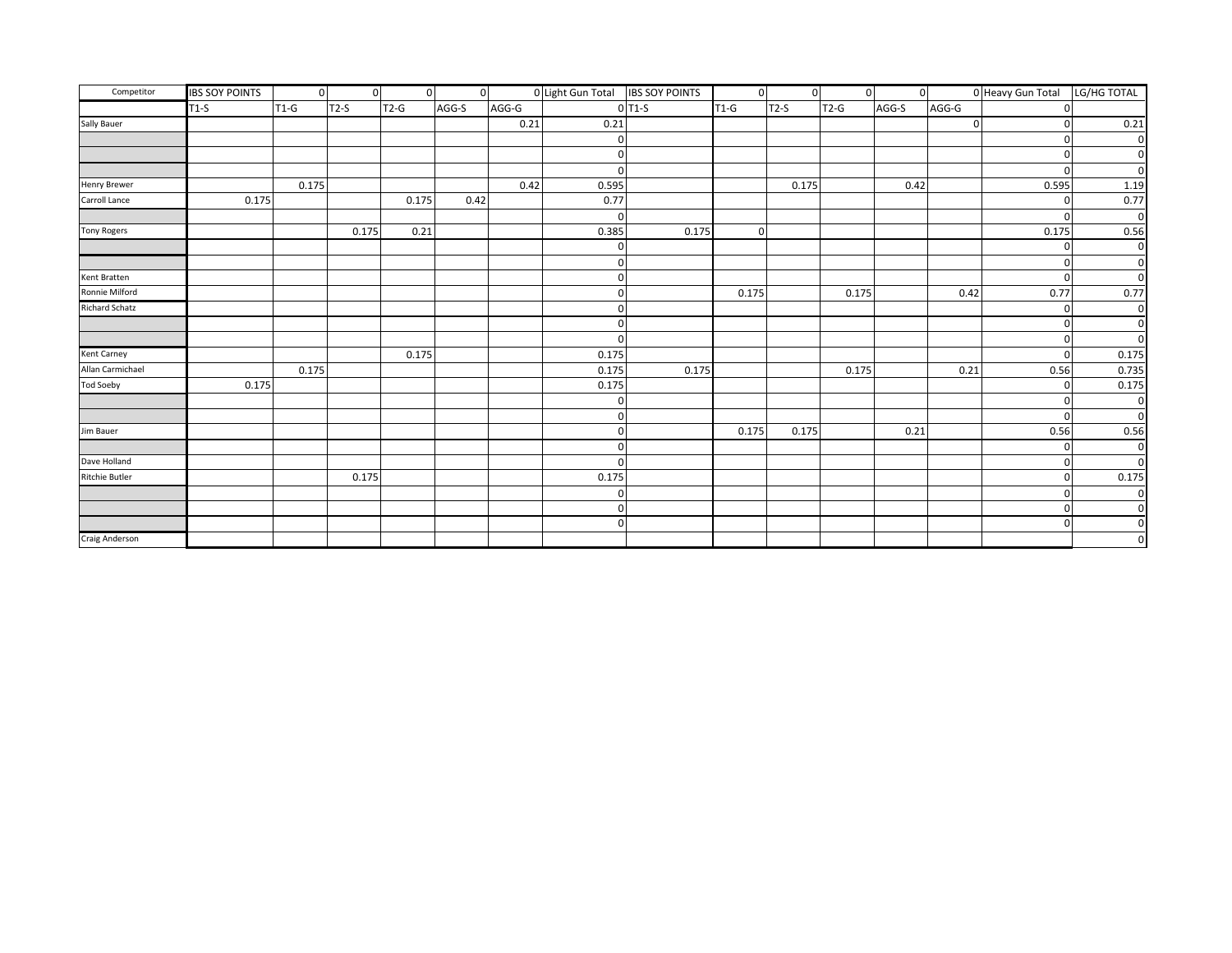## **IBS 1000 YARD MATCH # 2 Vapor Trail Valley LLC. Spickard MO**

**5/20/2022**

## **Two Gun Overall Results**

|     | Two gun group agg   |       |
|-----|---------------------|-------|
| 1st | Allan Carmichael    | 6.572 |
| 2nd | <b>Tony Rogers</b>  | 6.706 |
| 3rd | Carroll Lance       | 6.729 |
| 4th | <b>Henry Brewer</b> | 7.026 |
| 5th | Jim Bauer           | 7.073 |

|                 | Two gun score agg     |     |
|-----------------|-----------------------|-----|
| 1st             | Jim Bauer             | 138 |
| 2 <sub>nd</sub> | <b>Richard Schatz</b> | 138 |
| 3rd             | Carroll Lance         | 134 |
| 4th             | Sally Bauer           | 134 |
|                 | <b>Tony Rogers</b>    | 133 |

| 15 L | Alidii Cariilichdei   | 0.J/ZI | IЭI  | Jih bauer             | IJ   | 13 I FI | HIV/A | ### |
|------|-----------------------|--------|------|-----------------------|------|---------|-------|-----|
| 2nd  | <b>Tony Rogers</b>    | 6.706  | 2ND  | <b>Richard Schatz</b> | 18   | 14TH    | #N/A  | ### |
| 3rd  | Carroll Lance         | 6.729  | 3RD  | Allan Carmichael      | 20   | 15TH    | #N/A  | ### |
| 4th  | Henry Brewer          | 7.026  | 4TH  | Carroll Lance         | 20   | 16th    | #N/A  | ### |
| 5th  | Jim Bauer             | 7.073  | 5TH  | <b>Tony Rogers</b>    | 21   | 17th    | #N/A  | ### |
|      |                       |        | 6TH  | Sally Bauer           | 21   | 18th    | #N/A  | ### |
|      | Two gun score agg     |        | 7TH  | Henry Brewer          | 23   | 19th    | #N/A  | ### |
| 1st  | Jim Bauer             | 138    | 8TH  | Tod Soeby             | 28   | 20th    | #N/A  | ### |
| 2nd  | <b>Richard Schatz</b> | 138    | 9TH  | Kent Bratten          | 32   | 21st    | #N/A  | ### |
| 3rd  | Carroll Lance         | 134    | 10TH | Craig Anderson        | 35   | 22nd    | #N/A  | ### |
| 4th  | Sally Bauer           | 134    | 11th | <b>Ritchie Butler</b> | 41   | 23rd    | #N/A  | ### |
| 5th  | <b>Tony Rogers</b>    | 133    | 12th | #N/A                  | #N/A | 24th    | #N/A  | ### |
|      |                       |        |      |                       |      |         |       |     |

| 1st  | Allan Carmichael      | 6.572 | 1ST  | <b>Jim Bauer</b>      | 17   | 13TH | #N/A | ### |
|------|-----------------------|-------|------|-----------------------|------|------|------|-----|
| 2ndl | <b>Tony Rogers</b>    | 6.706 | 2ND  | <b>Richard Schatz</b> | 18   | 14TH | #N/A | ### |
| 3rd  | Carroll Lance         | 6.729 | 3RD  | Allan Carmichael      | 20   | 15TH | #N/A | ### |
| 4th  | <b>Henry Brewer</b>   | 7.026 | 4TH  | Carroll Lance         | 20   | 16th | #N/A | ### |
| 5th  | Jim Bauer             | 7.073 | 5TH  | <b>Tony Rogers</b>    | 21   | 17th | #N/A | ### |
|      |                       |       | 6TH  | Sally Bauer           | 21   | 18th | #N/A | ### |
|      | Two gun score agg     |       | 7TH  | <b>Henry Brewer</b>   | 23   | 19th | #N/A | ### |
| 1st  | Jim Bauer             | 138   | 8TH  | Tod Soeby             | 28   | 20th | #N/A | ### |
| 2nd  | <b>Richard Schatz</b> | 138   | 9TH  | Kent Bratten          | 32   | 21st | #N/A | ### |
| 3rd  | Carroll Lance         | 134   | 10TH | Craig Anderson        | 35   | 22nd | #N/A | ### |
| 4th  | Sally Bauer           | 134   | 11th | <b>Ritchie Butler</b> | 41   | 23rd | #N/A | ### |
| 5th  | <b>Tony Rogers</b>    | 133   | 12th | #N/A                  | #N/A | 24th | #N/A | ### |

|     | Competitor            | <b>IBS</b> | ROOKIE,<br>FEMALE,<br><b>JUNIOR</b> | LG<br><b>GROUP</b> | HG<br><b>GROUP</b> | 2 gun<br>Group<br>AGG | 2 gun<br>Group<br><b>RANK</b> | LG<br>score | HG<br>score | Score<br>AGG | 2 gun<br><b>Score</b><br><b>RANK</b> | Total<br>$X -$<br>count<br>LG+HG | LG<br>group<br>rank | LG<br>score<br>rank | HG<br>group<br>rank | HG<br>score<br>rank | overall<br>points | 2 gun<br>overall |       |
|-----|-----------------------|------------|-------------------------------------|--------------------|--------------------|-----------------------|-------------------------------|-------------|-------------|--------------|--------------------------------------|----------------------------------|---------------------|---------------------|---------------------|---------------------|-------------------|------------------|-------|
| 101 | Sally Bauer           | Y          | $\mathsf{f}$                        | 7.443              | 7.463              | 7.453                 | 6                             | 42          | 92          | 134          | 4                                    |                                  | 6                   | $\overline{2}$      | 6                   | $\overline{7}$      | 21                | 6                |       |
| 102 |                       | N          |                                     |                    |                    | <b>DQ</b>             | <b>DQ</b>                     |             |             | <b>DQ</b>    | <b>DQ</b>                            |                                  |                     |                     |                     |                     | <b>DQ</b>         | <b>DQ</b>        |       |
| 103 |                       | N          |                                     |                    |                    | <b>DQ</b>             | <b>DQ</b>                     |             |             | <b>DQ</b>    | <b>DQ</b>                            |                                  |                     |                     |                     |                     | <b>DQ</b>         | <b>DQ</b>        |       |
| 104 |                       | N          |                                     |                    |                    | <b>DQ</b>             | <b>DQ</b>                     |             |             | <b>DQ</b>    | <b>DQ</b>                            |                                  |                     |                     |                     |                     | <b>DQ</b>         | <b>DQ</b>        |       |
| 105 | <b>Henry Brewer</b>   | Y          |                                     | 7.752              | 6.301              | 7.026                 | 4                             | 32          | 94.5        | 126.5        | 10                                   | 1                                | 7                   | 10                  | $\overline{3}$      | $\overline{3}$      | 23                | $\overline{7}$   |       |
| 106 | Carroll Lance         | Y          |                                     | 6.849              | 6.610              | 6.729                 | 3                             | 39.5        | 94.5        | 134          | 3                                    | 2                                | $\overline{4}$      | 8                   | $\overline{4}$      | $\overline{4}$      | 20                | $\overline{4}$   | #1    |
| 107 |                       | N          |                                     |                    |                    | <b>DQ</b>             | DO                            |             |             | DO.          | DO.                                  |                                  |                     |                     |                     |                     | <b>DQ</b>         | <b>DQ</b>        |       |
| 108 | <b>Tony Rogers</b>    | Y          |                                     | 7.816              | 5.596              | 6.706                 | $\overline{2}$                | 42          | 91          | 133          | 5                                    | 1                                | 8                   | $\overline{3}$      | $\mathbf{1}$        | 9                   | 21                | 5 <sup>1</sup>   | RELAY |
| 109 |                       | N          |                                     |                    |                    | <b>DQ</b>             | <b>DQ</b>                     |             |             | <b>DQ</b>    | <b>DQ</b>                            |                                  |                     |                     |                     |                     | <b>DQ</b>         | <b>DQ</b>        |       |
| 110 |                       | N          |                                     |                    |                    | <b>DQ</b>             | <b>DQ</b>                     |             |             | <b>DQ</b>    | <b>DQ</b>                            |                                  |                     |                     |                     |                     | <b>DQ</b>         | <b>DQ</b>        |       |
| 111 | Kent Bratten          | Υ          |                                     | 7.121              | 13.541             | 10.331                | 11                            | 41          | 92          | 133          | 6                                    | 2                                | 5                   | $\overline{7}$      | 12                  | 8                   | 32                | 9                |       |
| 112 | Ronnie Milford        | Y          |                                     | DO                 | 9.716              | DQ                    | <b>DQ</b>                     | <b>DQ</b>   | 94          | <b>DQ</b>    | <b>DQ</b>                            |                                  | <b>DQ</b>           | <b>DQ</b>           | $\overline{7}$      | 5                   | <b>DQ</b>         | <b>DQ</b>        |       |
| 113 | <b>Richard Schatz</b> | Y          |                                     | 6.721              | 10.090             | 8.405                 | 8                             | 45          | 93          | 138          | $\overline{2}$                       | $\mathbf{1}$                     | $\overline{3}$      | $\overline{1}$      | 8                   | 6                   | 18                | $\overline{2}$   |       |
| 114 |                       | N          |                                     |                    |                    | <b>DQ</b>             | <b>DQ</b>                     |             |             | <b>DQ</b>    | <b>DQ</b>                            |                                  |                     |                     |                     |                     | <b>DQ</b>         | <b>DQ</b>        |       |
| 201 |                       | N          |                                     |                    |                    | <b>DQ</b>             | <b>DQ</b>                     |             |             | DO.          | <b>DQ</b>                            |                                  |                     |                     |                     |                     | <b>DQ</b>         | DO.              |       |
| 202 | Kent Carney           | Y          |                                     | <b>DQ</b>          | 13.799             | <b>DQ</b>             | <b>DQ</b>                     | <b>DQ</b>   | 86          | <b>DQ</b>    | <b>DQ</b>                            |                                  | <b>DQ</b>           | <b>DQ</b>           | 13                  | 14                  | <b>DQ</b>         | <b>DQ</b>        |       |
| 203 | Allan Carmichael      | Y          |                                     | 6.242              | 6.903              | 6.572                 | 1                             | 26.5        | 95.5        | 122          | 11                                   | 2                                | $\overline{2}$      | 11                  | 5                   | $\overline{2}$      | 20                | $\overline{3}$   |       |
| 204 | <b>Tod Soeby</b>      | Υ          |                                     | 5.920              | 10.887             | 8.404                 | 7                             | 41          | 91          | 132          | $\overline{7}$                       | 4                                | $\mathbf{1}$        | 6                   | 11                  | 10                  | 28                | 8                |       |
| 205 |                       | N          |                                     |                    |                    | DQ                    | <b>DQ</b>                     |             |             | <b>DQ</b>    | <b>DQ</b>                            |                                  |                     |                     |                     |                     | <b>DQ</b>         | <b>DQ</b>        |       |
| 206 |                       | N          |                                     |                    |                    | DO.                   | <b>DQ</b>                     |             |             | <b>DQ</b>    | <b>DQ</b>                            |                                  |                     |                     |                     |                     | DO.               | <b>DQ</b>        |       |
| 207 | Jim Bauer             | Y          |                                     | 8.274              | 5.873              | 7.073                 | 5                             | 41.5        | 96.5        | 138          | $\mathbf{1}$                         | 2                                | 9                   | 5                   | $\overline{2}$      | $\mathbf{1}$        | 17                | $\mathbf{1}$     | #2    |
| 208 |                       | N          |                                     |                    |                    | <b>DQ</b>             | <b>DQ</b>                     |             |             | <b>DQ</b>    | <b>DQ</b>                            |                                  |                     |                     |                     |                     | <b>DQ</b>         | <b>DQ</b>        |       |
| 209 | Dave Holland          | Y          |                                     | DO                 | 15.777             | <b>DQ</b>             | <b>DQ</b>                     | <b>DQ</b>   | 87          | <b>DQ</b>    | <b>DQ</b>                            | $\mathbf{1}$                     | DO                  | <b>DQ</b>           | 14                  | 13                  | <b>DQ</b>         | <b>DQ</b>        |       |
| 210 | <b>Ritchie Butler</b> | Υ          | $\mathsf{r}$                        | 9.951              | 10.589             | 10.270                | 10                            | 39          | 89          | 128          | 9                                    | $\mathbf{1}$                     | 10                  | 9                   | 10                  | 12                  | 41                | 11               | RELAY |
| 211 |                       | N          |                                     |                    |                    | <b>DQ</b>             | <b>DQ</b>                     |             |             | DO.          | <b>DQ</b>                            |                                  |                     |                     |                     |                     | <b>DQ</b>         | <b>DQ</b>        |       |
| 212 |                       | N          |                                     |                    |                    | <b>DQ</b>             | <b>DQ</b>                     |             |             | <b>DQ</b>    | <b>DQ</b>                            |                                  |                     |                     |                     |                     | <b>DQ</b>         | <b>DQ</b>        |       |
| 213 |                       | N          |                                     |                    |                    | <b>DQ</b>             | DO.                           |             |             | DO.          | DO.                                  |                                  |                     |                     |                     |                     | <b>DQ</b>         | DO.              |       |
| 214 | Craig Anderson        | Y          |                                     | 10.336 10.164      |                    | 10.250                | 9                             | 42          | 89.5        | 131.5        | 8                                    | 3                                | 11                  | 4                   | 9                   | 11                  | 35                | 10               |       |
| 301 |                       | N          |                                     |                    |                    | <b>DQ</b>             | <b>DQ</b>                     |             |             | <b>DQ</b>    | <b>DQ</b>                            |                                  |                     |                     |                     |                     | <b>DQ</b>         | <b>DQ</b>        |       |
| 302 |                       | ${\sf N}$  |                                     |                    |                    | <b>DQ</b>             | <b>DQ</b>                     |             |             | <b>DQ</b>    | <b>DQ</b>                            |                                  |                     |                     |                     |                     | <b>DQ</b>         | <b>DQ</b>        |       |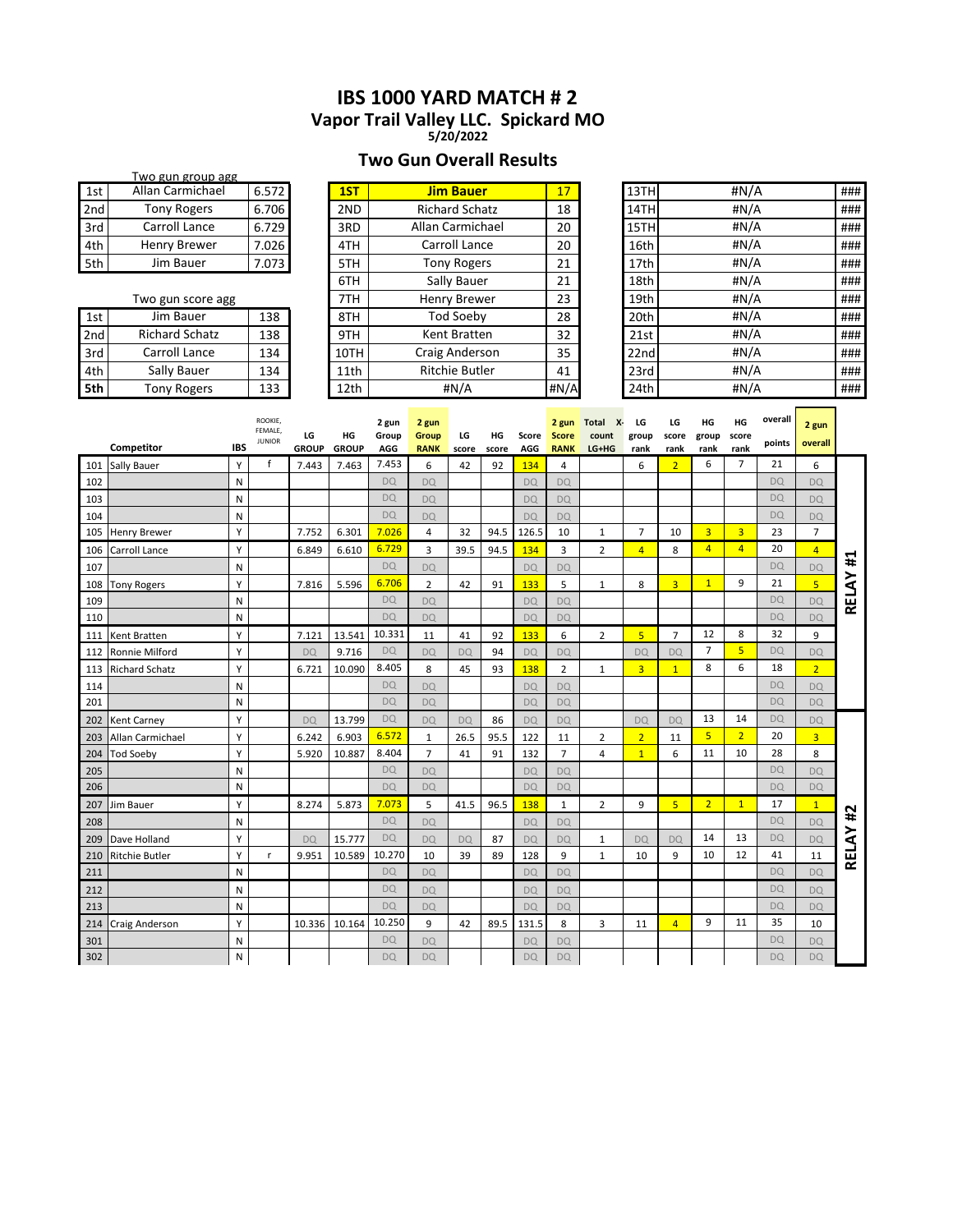#### **IBS 1000 YARD MATCH # 2**

# **5/20/2022 Vapor Trail Valley LLC. Spickard MO**

#### **LIGHT GUN RESULTS**

|     | LIGHT GUN SCORE AGG POINTS WINNER  |       |       |              |                            |                     | <b>LIGHT GUN GROUP AGG</b>         |       |       |      | <b>LIGHT GUN OVERALL</b> |         | # of LG IBS   |
|-----|------------------------------------|-------|-------|--------------|----------------------------|---------------------|------------------------------------|-------|-------|------|--------------------------|---------|---------------|
| 1ST | <b>Richard Schatz</b>              |       | 45.00 | $\Omega$     |                            | 1ST                 | <b>Tod Soeby</b>                   |       | 5.920 | 1ST  | <b>Richard Schatz</b>    |         | shooters this |
|     | <b>LIGHT GUN SCORE AGG</b>         |       |       |              |                            | 2 <sub>nd</sub>     | Allan Carmichael                   |       | 6.242 | 2ND  | <b>Tod Soebv</b>         |         | match         |
| 1ST | <b>Richard Schatz</b>              |       | 45.00 | $\Omega$     |                            | 3rd                 | <b>Richard Schatz</b>              |       | 6.721 | 3RD  | Sally Bauer              | 8       | relay 1       |
| 2ND | Sally Bauer                        |       | 42.00 |              |                            | 4th                 | Carroll Lance                      |       | 6.849 | 4TH  | <b>Tony Rogers</b>       | 11      | relay 2       |
| 3RD | <b>Tony Rogers</b>                 |       | 42.00 |              |                            | Kent Bratten<br>5th |                                    |       |       | 5TH  | Carroll Lance            | 12      | relay 3       |
| 4TH | Craig Anderson                     |       | 42.00 | O.           |                            | 6th                 | Sally Bauer                        |       | 7.443 | 6TH  | Kent Bratten             | 12      | relay 4       |
| 5TH | Jim Bauer                          |       | 41.50 | 0            |                            | 7th                 | <b>Henry Brewer</b>                |       | 7.752 | 7TH  | Allan Carmichael         | 13      | relay 5       |
| 6TH | Tod Soebv                          |       | 41.00 |              |                            | 8th                 | <b>Tony Rogers</b>                 |       | 7.816 | 8TH  | Jim Bauer                | 14      | relay 6       |
| 7TH | Kent Bratten                       |       | 41.00 |              |                            | 9th                 | Jim Bauer                          |       | 8.274 | 9TH  | Craig Anderson           | 15      | relay 7       |
| 8TH | Carroll Lance                      |       | 39.50 |              |                            | 10th                | <b>Ritchie Butler</b>              |       | 9.951 | 10TH | Henry Brewer             | 17      | relay 8       |
|     |                                    |       |       |              |                            |                     |                                    |       |       | 11th | <b>Ritchie Butler</b>    | 19      | relay 9       |
|     | LIGHT GUN BEST SINGLE TARGET SCORE |       |       | $\mathsf{x}$ |                            |                     | LIGHT GUN BEST SINGLE TARGET GROUP |       |       | 12th | #N/A                     | # $N/A$ | relay 10      |
| 1ST | <b>Tod Soebv</b>                   | 50.00 | 3.589 |              |                            | 1ST                 | <b>Tod Soebv</b><br>50             |       | 3.589 | 13th | #N/A                     | #N/A    |               |
| 2ND | <b>Richard Schatz</b>              | 50.00 | 6.476 |              | Carroll Lance<br>2nd<br>46 |                     |                                    | 3.934 | 14th  | #N/A | #N/A                     |         |               |

3RD Ronnie Milford | 49.00 | 6.388 | 0 | 3rd | Allan Carmichael | 47 | 4.605 | 15th | #N/A | #N/A | total LG | 14

Allan Carmichael

Ronnie Milford

6.388

total LG

#N/A

|              |                       |              | RELAY        | ROOKIE.                  |       |                           | <b>TARGET 1</b> |                |                |       |                           | <b>TARGET 2</b> |                         |                | SCORE     | <b>SCORE</b>   | $\boldsymbol{\mathsf{x}}$ | GROUP     | <b>GROUF</b>   | (GROUP+        | <b>OVERALI</b>  |        |        | <b>IBS SOY POINTS</b> |        |       |                 | Light        |
|--------------|-----------------------|--------------|--------------|--------------------------|-------|---------------------------|-----------------|----------------|----------------|-------|---------------------------|-----------------|-------------------------|----------------|-----------|----------------|---------------------------|-----------|----------------|----------------|-----------------|--------|--------|-----------------------|--------|-------|-----------------|--------------|
|              | Competitor            | <b>IBS</b>   | <b>BENCH</b> | FEMALE.<br><b>JUNIOR</b> | Score | $\boldsymbol{\mathsf{x}}$ | Group           | S RANK         | <b>G RANK</b>  | Score | $\boldsymbol{\mathsf{x}}$ | Group           | <b>S RANK</b>           | <b>G RANK</b>  | AGG       | <b>RANK</b>    | <b>TOTAL</b>              | AGG       | <b>RANK</b>    | SCORE)         | <b>PLACE</b>    | $T1-S$ | $T1-G$ | $T2-S$                | $T2-G$ | AGG-S | AGG-G           | Gun<br>Total |
|              | Sally Bauer           |              | 101          |                          | 36    |                           | 9.070           | 3              | Δ              | 48    |                           | 5.815           | 5                       | $\overline{3}$ | 42        | $\overline{2}$ |                           | 7.443     | 6              | 8              | $\overline{3}$  |        |        |                       |        | 0.210 |                 | 0.210        |
|              |                       | ${\sf N}$    | 102          |                          |       |                           |                 | <b>DQ</b>      | <b>DQ</b>      |       |                           |                 | <b>DO</b>               | <b>DQ</b>      | <b>DO</b> | <b>DQ</b>      |                           | <b>DQ</b> | <b>DQ</b>      | <b>DQ</b>      | DQ              |        |        |                       |        |       |                 |              |
|              |                       | $\mathsf{N}$ | 103          |                          |       |                           |                 | <b>DQ</b>      | DQ             |       |                           |                 | <b>DQ</b>               | <b>DQ</b>      | <b>DO</b> | <b>DO</b>      |                           | <b>DQ</b> | <b>DQ</b>      | <b>DQ</b>      | <b>DQ</b>       |        |        |                       |        |       |                 |              |
|              |                       | N            | 104          |                          |       |                           |                 | <b>DQ</b>      | DO             |       |                           |                 | <b>DO</b>               | <b>DQ</b>      | <b>DQ</b> | <b>DQ</b>      |                           | <b>DQ</b> | <b>DQ</b>      | <b>DQ</b>      | DQ              |        |        |                       |        |       |                 |              |
|              | <b>Henry Brewer</b>   | Y            | 105          |                          | 15    |                           | 8.318           | 6              | $\overline{2}$ | 49    | 1                         | 7.186           | $\overline{2}$          | $\overline{7}$ | 32        | 10             | $\overline{1}$            | 7.752     | $\overline{7}$ | 17             | 10              |        |        |                       |        |       |                 |              |
|              | Carroll Lance         |              | 106          |                          | 33    |                           | 9.764           | 5              | 6              | 46    |                           | 3.934           | 6                       | $\mathbf{1}$   | 40        | 8              |                           | 6.849     | $\overline{4}$ | 12             | 5               |        |        |                       | 0.175  |       |                 | 0.175        |
| ⊣            |                       | $\mathsf{N}$ | 107          |                          |       |                           |                 | <b>DQ</b>      | <b>DQ</b>      |       |                           |                 | <b>DQ</b>               | <b>DQ</b>      | <b>DQ</b> | <b>DQ</b>      |                           | <b>DQ</b> | <b>DO</b>      | DO             | <b>DQ</b>       |        |        |                       |        |       |                 |              |
| <b>RELAY</b> | <b>Tony Rogers</b>    | Y            | 108          |                          | 36    |                           | 9.672           | $\overline{4}$ | 5              | 48    | $\mathbf{1}$              | 5.960           | $\overline{4}$          | $\overline{4}$ | 42        | $\overline{3}$ | 1                         | 7.816     | 8              | 11             | $\overline{4}$  |        |        |                       |        |       |                 |              |
|              |                       | ${\sf N}$    | 109          |                          |       |                           |                 | <b>DQ</b>      | <b>DO</b>      |       |                           |                 | <b>DQ</b>               | <b>DQ</b>      | <b>DO</b> | <b>DQ</b>      |                           | <b>DQ</b> | <b>DQ</b>      | DO             | DQ              |        |        |                       |        |       |                 |              |
|              |                       | $\mathsf{N}$ | 110          |                          |       |                           |                 | <b>DQ</b>      | DO             |       |                           |                 | <b>DQ</b>               | <b>DQ</b>      | <b>DO</b> | <b>DQ</b>      |                           | <b>DQ</b> | <b>DQ</b>      | <b>DQ</b>      | <b>DQ</b>       |        |        |                       |        |       |                 |              |
|              | Kent Bratten          | Y            | 111          |                          | 39    |                           | 8.568           | 2 <sup>1</sup> | 3              | 43    |                           | 5.673           | $\overline{7}$          | $\overline{2}$ | 41        | $\overline{7}$ |                           | 7.121     | 5              | 12             | 6               | 0.175  |        |                       |        |       |                 | 0.175        |
|              | Ronnie Milford        | Y            | 112          |                          | dq    |                           | dq              | <b>DO</b>      | DQ             | 49    |                           | 6.388           | $\overline{\mathbf{3}}$ | 5              | <b>DO</b> | <b>DQ</b>      |                           | <b>DQ</b> | <b>DO</b>      | <b>DQ</b>      | <b>DQ</b>       |        |        |                       |        |       |                 |              |
|              | <b>Richard Schatz</b> |              | 113          |                          | 40    |                           | 6.966           | $\mathbf{1}$   | $\mathbf{1}$   | 50    |                           | 6.476           | $\mathbf{1}$            | 6              | 45        | $\overline{1}$ |                           | 6.721     | 3 <sup>7</sup> | $\overline{a}$ | $\mathbf{1}$    |        | 0.175  | 0.175                 |        | 0.420 |                 | 0.770        |
|              |                       | $\mathsf{N}$ | 114          |                          |       |                           |                 | <b>DQ</b>      | <b>DO</b>      |       |                           |                 | <b>DO</b>               | <b>DQ</b>      | <b>DQ</b> | <b>DO</b>      |                           | <b>DQ</b> | <b>DO</b>      | <b>DQ</b>      | <b>DO</b>       |        |        |                       |        |       |                 |              |
|              |                       | $\mathsf{N}$ | 201          |                          |       |                           |                 | <b>DQ</b>      | DO.            |       |                           |                 | <b>DQ</b>               | <b>DQ</b>      | <b>DQ</b> | <b>DO</b>      |                           | <b>DQ</b> | <b>DO</b>      | <b>DQ</b>      | <b>DQ</b>       |        |        |                       |        |       |                 |              |
|              | <b>Kent Carney</b>    |              | 202          |                          | 33    |                           | 16.063          | $\overline{4}$ | 6              | dq    |                           | dq              | <b>DQ</b>               | DQ             | DQ        | <b>DQ</b>      |                           | <b>DQ</b> | DQ             | DQ             | DQ              |        |        |                       |        |       |                 |              |
|              | Allan Carmichael      | Y            | 203          |                          | 6     |                           | 7.878           | 6              | $\overline{1}$ | 47    | 1                         | 4.605           | $\overline{2}$          | $\overline{2}$ | 27        | 11             | 1                         | 6.242     | 2 <sup>2</sup> | 13             | $7\overline{ }$ |        | 0.175  | 0.175                 |        |       | $0.210$ $0.560$ |              |
|              | <b>Tod Soebv</b>      | $\mathsf{v}$ | 204          |                          | 32    |                           | 8.251           | 5              | $\overline{2}$ | 50    | $\overline{2}$            | 3.589           | $\blacksquare$          | $\mathbf{1}$   | 41        | 6              | $\overline{2}$            | 5.920     | 1              | $\overline{7}$ | $\overline{2}$  |        |        |                       | 0.175  |       | 0.420           | 0.595        |
|              |                       | $\mathsf{N}$ | 205          |                          |       |                           |                 | <b>DQ</b>      | DQ             |       |                           |                 | <b>DQ</b>               | <b>DQ</b>      | <b>DO</b> | <b>DO</b>      |                           | <b>DQ</b> | <b>DO</b>      | DQ             | <b>DQ</b>       |        |        |                       |        |       |                 |              |
|              |                       | N            | 206          |                          |       |                           |                 | DQ             | DQ             |       |                           |                 | DQ                      | <b>DQ</b>      | DQ        | DQ             |                           | <b>DQ</b> | <b>DQ</b>      | DQ             | <b>DQ</b>       |        |        |                       |        |       |                 |              |
| $\sim$       | Jim Bauer             | Y            | 207          |                          | 38    |                           | 11.853          | 2 <sup>7</sup> | 3              | 45    |                           | 4.695           | $\overline{3}$          | $\overline{3}$ | 42        | 5              |                           | 8.274     | $\overline{9}$ | 14             | 8               |        |        |                       |        |       |                 |              |
|              |                       | $\mathsf{N}$ | 208          |                          |       |                           |                 | <b>DQ</b>      | DQ             |       |                           |                 | D <sub>O</sub>          | <b>DQ</b>      | DO.       | <b>DO</b>      |                           | <b>DQ</b> | <b>DO</b>      | <b>DO</b>      | DQ              |        |        |                       |        |       |                 |              |
| RELAY        | Dave Holland          |              | 209          |                          | da    |                           | dq              | DQ             | DQ             | 41    |                           | 13.704          | 6                       | 6              | <b>DO</b> | <b>DO</b>      |                           | <b>DQ</b> | <b>DO</b>      | DQ             | <b>DQ</b>       |        |        |                       |        |       |                 |              |
|              | <b>Ritchie Butler</b> |              | 210          | $\mathbf{r}$             | 33    |                           | 12.735          | 3              | 5              | 45    |                           | 7.166           | $\overline{4}$          | $\overline{4}$ | 39        | 9              |                           | 9.951     | 10             | 19             | 11              |        |        |                       |        |       |                 |              |
|              |                       | $\mathsf{N}$ | 211          |                          |       |                           |                 | <b>DQ</b>      | <b>DO</b>      |       |                           |                 | <b>DO</b>               | <b>DQ</b>      | <b>DQ</b> | DO             |                           | <b>DQ</b> | <b>DO</b>      | DQ             | <b>DO</b>       |        |        |                       |        |       |                 |              |
|              |                       | $\mathsf{N}$ | 212          |                          |       |                           |                 | <b>DQ</b>      | <b>DQ</b>      |       |                           |                 | <b>DO</b>               | <b>DQ</b>      | <b>DO</b> | <b>DQ</b>      |                           | <b>DQ</b> | <b>DO</b>      | <b>DQ</b>      | <b>DQ</b>       |        |        |                       |        |       |                 |              |
|              |                       | N            | 213          |                          |       |                           |                 | DQ             | DQ             |       |                           |                 | DQ                      | <b>DQ</b>      | DQ        | D <sub>Q</sub> |                           | <b>DQ</b> | <b>DQ</b>      | DQ             | <b>DQ</b>       |        |        |                       |        |       |                 |              |
|              | <b>Craig Anderson</b> |              | 214          |                          | 42    |                           | 12.726          | $\mathbf{1}$   | 4              | 42    |                           | 7.946           | 5                       | 5              | 42        | $\overline{4}$ |                           | 10.336    | 11             | 15             | 9               | 0.175  |        |                       |        |       |                 | 0.175        |
|              |                       | $\mathsf{N}$ | 301          |                          |       |                           |                 | <b>DQ</b>      | <b>DO</b>      |       |                           |                 | <b>DO</b>               | <b>DQ</b>      | <b>DQ</b> | <b>DQ</b>      |                           | <b>DQ</b> | <b>DQ</b>      | <b>DQ</b>      | DQ              |        |        |                       |        |       |                 |              |
|              |                       | $\mathsf{N}$ | 302          |                          |       |                           |                 | <b>DO</b>      | <b>DO</b>      |       |                           |                 | <b>DQ</b>               | <b>DQ</b>      | <b>DQ</b> | <b>DO</b>      |                           | <b>DO</b> | <b>DO</b>      | <b>DO</b>      | <b>DQ</b>       |        |        |                       |        |       |                 |              |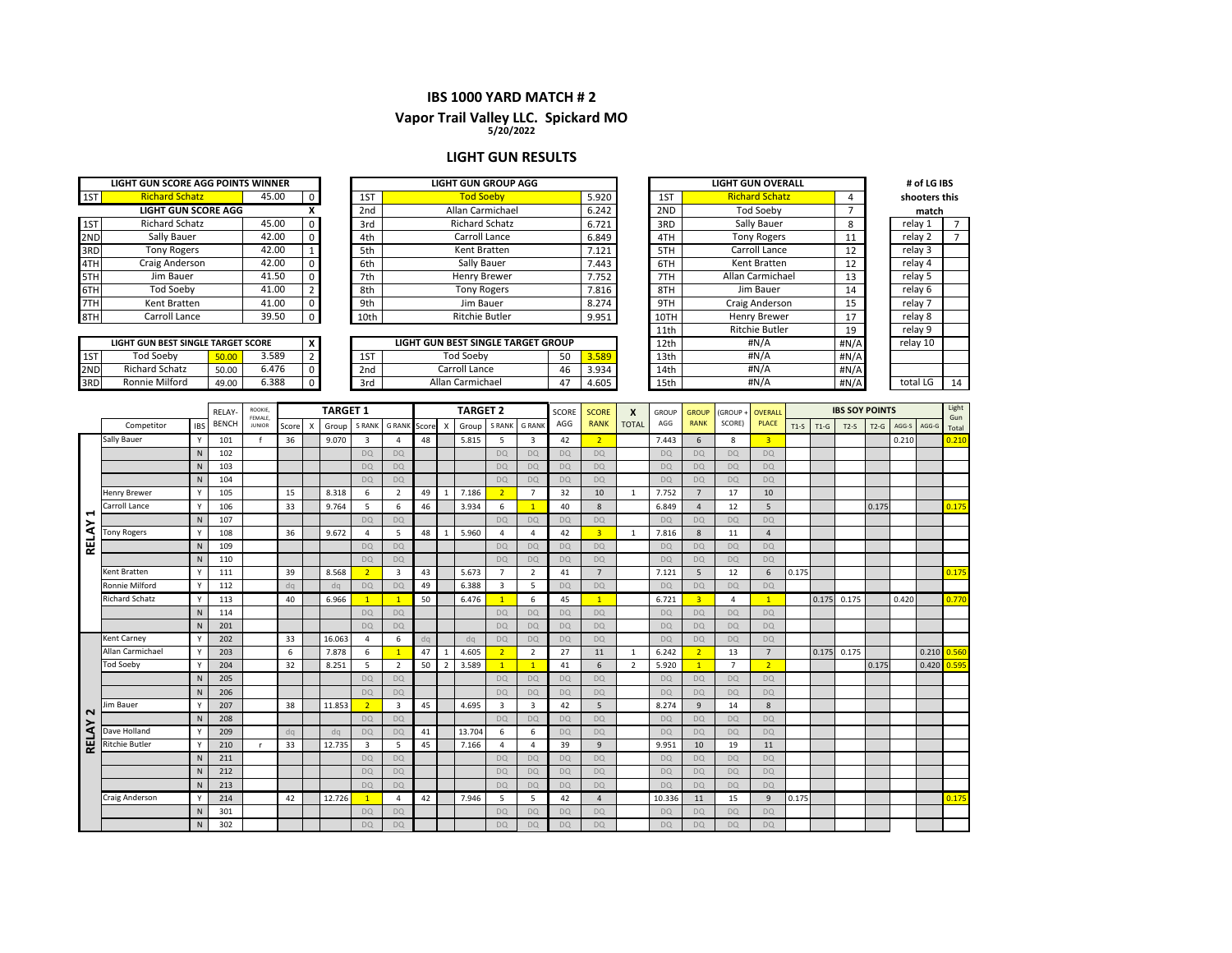#### **IBS 1000 YARD MATCH # 2**

# **Vapor Trail Valley LLC. Spickard MO 5/20/2022**

#### **HEAVY GUN RESULTS**

|     | <b>HEAVY GUN SCORE AGG POINTS WINNER</b>  |                |       |     |                                 |                 | <b>HEAVY GUN GROUP AGG</b>                |        |        |              | <b>HEAVY GUN OVERALL</b> |    | # of HG IBS   |              |
|-----|-------------------------------------------|----------------|-------|-----|---------------------------------|-----------------|-------------------------------------------|--------|--------|--------------|--------------------------|----|---------------|--------------|
| 1ST | <b>Jim Bauer</b>                          |                | 96.50 |     |                                 | 1ST             | <b>Tony Rogers</b>                        |        | 5.596  | 1ST          | Jim Bauer                |    | shooters this |              |
|     | <b>HEAVY GUN SCORE AGG</b>                |                |       |     |                                 | 2 <sub>nd</sub> | Jim Bauer                                 |        | 5.873  | 2ND          | Henry Brewer             | 6  | match         |              |
| 1ST | Jim Bauer                                 |                | 96.50 |     |                                 | 3rd             | Henry Brewer                              | 6.301  |        | 3RD          | Allan Carmichael         |    | relay 1       |              |
| 2ND | Allan Carmichael                          |                | 95.50 |     |                                 | 4th             | Carroll Lance                             |        | 6.610  | 4TH          | Carroll Lance            | 8  | relay 2       |              |
| 3RD | Henry Brewer                              |                | 94.50 |     |                                 | 5th             | Allan Carmichael                          |        | 6.903  | 5TH          | <b>Tony Rogers</b>       | 10 | relay 3       |              |
| 4TH | Carroll Lance                             |                | 94.50 |     |                                 | 6th             | Sally Bauer                               |        | 7.463  | 6TH          | Ronnie Milford           | 12 | relay 4       |              |
| 5TH | Ronnie Milford                            |                | 94.00 |     |                                 | 7th             | Ronnie Milford                            | 9.716  |        | 7TH          | Sally Bauer              | 13 | relay 5       |              |
| 6TH | <b>Richard Schatz</b>                     |                | 93.00 |     |                                 | 8th             | <b>Richard Schatz</b>                     | 10.090 |        | 8TH          | <b>Richard Schatz</b>    | 14 | relay 6       |              |
| 7TH | Sally Bauer                               |                | 92.00 |     |                                 | 9th             | Craig Anderson                            |        | 10.164 | 9TH          | Craig Anderson           | 20 | relay 7       |              |
| 8TH | Kent Bratten                              |                | 92.00 |     |                                 | 10th            | <b>Ritchie Butler</b>                     | 10.589 |        | 10TH         | Kent Bratten             | 20 | relay 8       |              |
|     |                                           |                |       |     |                                 |                 |                                           |        |        | 11th         | <b>Tod Soebv</b>         | 21 | relay 9       |              |
|     | <b>HEAVY GUN BEST SINGLE TARGET SCORE</b> |                |       | x   |                                 |                 | <b>HEAVY GUN BEST SINGLE TARGET GROUP</b> |        |        | 12th         | <b>Ritchie Butler</b>    | 22 | relay 10      |              |
| 1ST | Jim Bauer                                 | 100.00         | 4.430 |     |                                 | 1ST             | Jim Bauer                                 | 100.00 | 4.430  | 13th         | Kent Carnev              | 27 |               |              |
| 2ND | Allan Carmichael                          | 99.00          | 6.337 |     | Henry Brewer<br>2 <sub>nd</sub> |                 | 4.801<br>98.00                            |        | 14th   | Dave Holland | 27                       |    |               |              |
| 3RD | Henry Brewer                              | 4.801<br>98.00 |       | 3rd | <b>Tony Rogers</b>              | 5.238<br>93.00  |                                           | 15th   | #N/A   | #N/A         | total HG                 | 14 |               |              |
|     |                                           |                |       |     |                                 |                 |                                           |        |        |              |                          |    |               |              |
|     |                                           |                |       |     |                                 |                 |                                           |        |        |              |                          |    |               | <b>Titan</b> |

|              |                       |              | RELAY-       | ROOKIE,                  |         | <b>TARGET 1</b> |        |                |                    |     |                           | <b>TARGET 2</b> |                |                | SCORE     | <b>SCORE</b>            | X              | GROUP     | <b>GROUP</b>   | (GROUP+        | <b>OVERALL</b> |        |        | <b>IBS SOY POINTS</b> |               |       |       | Heavy         |
|--------------|-----------------------|--------------|--------------|--------------------------|---------|-----------------|--------|----------------|--------------------|-----|---------------------------|-----------------|----------------|----------------|-----------|-------------------------|----------------|-----------|----------------|----------------|----------------|--------|--------|-----------------------|---------------|-------|-------|---------------|
|              | Competitor            | <b>IBS</b>   | <b>BENCH</b> | FEMALE,<br><b>JUNIOR</b> | Score X |                 | Group  | S RANK         | <b>GRANK</b> Score |     | $\boldsymbol{\mathsf{X}}$ | Group           | S RANK         | <b>G RANK</b>  | AGG       | <b>RANK</b>             | <b>TOTAL</b>   | AGG       | <b>RANK</b>    | SCORE)         | <b>PLACE</b>   | $T1-S$ | $T1-G$ | $T2-S$                | $T2-G$        | AGG-S | AGG-G | Gun<br>Total  |
|              | Sally Bauer           | Y            | 101          |                          | 92      |                 | 7.437  | 4              | 3                  | 92  |                           | 7.489           | 5              | 4              | 92        | $7^{\circ}$             |                | 7.463     | 6              | 13             | $\overline{7}$ |        |        |                       |               |       |       |               |
|              |                       | N            | 102          |                          |         |                 |        | <b>DQ</b>      | DQ                 |     |                           |                 | DQ             | <b>DQ</b>      | <b>DQ</b> | <b>DQ</b>               |                | <b>DQ</b> | <b>DQ</b>      | <b>DQ</b>      | <b>DQ</b>      |        |        |                       |               |       |       |               |
|              |                       | $\mathsf{N}$ | 103          |                          |         |                 |        | <b>DO</b>      | <b>DQ</b>          |     |                           |                 | <b>DO</b>      | <b>DQ</b>      | <b>DQ</b> | <b>DQ</b>               |                | <b>DQ</b> | <b>DO</b>      | <b>DQ</b>      | <b>DQ</b>      |        |        |                       |               |       |       |               |
|              |                       | N            | 104          |                          |         |                 |        | <b>DQ</b>      | <b>DQ</b>          |     |                           |                 | DQ             | <b>DQ</b>      | DQ        | DQ                      |                | <b>DO</b> | <b>DQ</b>      | <b>DQ</b>      | <b>DQ</b>      |        |        |                       |               |       |       |               |
|              | <b>Henry Brewer</b>   |              | 105          |                          | 91      |                 | 7.800  | 6              | $\overline{4}$     | 98  |                           | 4.801           | $\mathbf{1}$   | $\mathbf{1}$   | 95        | $\overline{\mathbf{3}}$ |                | 6.301     | 3 <sup>7</sup> | 6              | $\overline{2}$ |        |        |                       | 0.175         |       |       | $0.210$ 0.385 |
|              | Carroll Lance         | $\mathbf{v}$ | 106          |                          | 94      | $\overline{2}$  | 5.904  | 2 <sup>7</sup> | $\overline{2}$     | 95  |                           | 7.315           | $\overline{a}$ | $\overline{3}$ | 95        | $\Delta$                | $\overline{2}$ | 6.610     | $\overline{4}$ | 8              | $\overline{4}$ |        |        |                       |               |       |       |               |
| ↤            |                       | N            | 107          |                          |         |                 |        | <b>DQ</b>      | <b>DQ</b>          |     |                           |                 | DQ             | <b>DQ</b>      | <b>DQ</b> | <b>DQ</b>               |                | <b>DO</b> | <b>DQ</b>      | <b>DQ</b>      | <b>DQ</b>      |        |        |                       |               |       |       |               |
|              | <b>Tony Rogers</b>    | <b>V</b>     | 108          |                          | 93      |                 | 5.238  | 3              | $\overline{1}$     | 89  |                           | 5.954           | 6              | $\overline{2}$ | 91        | 9                       |                | 5.596     | 1              | 10             | 5              |        | 0.175  |                       |               |       | 0.420 | 0.595         |
| <b>RELAY</b> |                       | N            | 109          |                          |         |                 |        | <b>DO</b>      | <b>DQ</b>          |     |                           |                 | <b>DO</b>      | DQ             | <b>DQ</b> | DQ                      |                | <b>DQ</b> | <b>DQ</b>      | DO             | <b>DQ</b>      |        |        |                       |               |       |       |               |
|              |                       | N            | 110          |                          |         |                 |        | DQ             | <b>DQ</b>          |     |                           |                 | <b>DO</b>      | <b>DQ</b>      | <b>DQ</b> | <b>DQ</b>               |                | <b>DO</b> | DQ             | <b>DQ</b>      | <b>DQ</b>      |        |        |                       |               |       |       |               |
|              | Kent Bratten          | Y            | 111          |                          | 96      | $\overline{2}$  | 10.584 | $\mathbf{1}$   | 5                  | 88  |                           | 16.497          | $\overline{7}$ | $\overline{7}$ | 92        | 8                       | $\overline{2}$ | 13.541    | 12             | 20             | 10             | 0.175  |        |                       |               |       |       | 0.175         |
|              | Ronnie Milford        | <b>V</b>     | 112          |                          | 92      |                 | 10.809 | 5              | 6                  | 96  |                           | 8.622           | 2 <sup>1</sup> | 6              | 94        | 5                       |                | 9.716     | $\overline{7}$ | 12             | 6              |        |        | 0.175                 |               |       |       | 0.175         |
|              | <b>Richard Schatz</b> | <b>V</b>     | 113          |                          | 91      |                 | 11.854 | $\overline{7}$ | $\overline{7}$     | 95  | $\overline{1}$            | 8.325           | 3              | 5              | 93        | 6                       | $\overline{1}$ | 10.090    | 8              | 14             | $\mathbf{8}$   |        |        |                       |               |       |       |               |
|              |                       | N            | 114          |                          |         |                 |        | <b>DO</b>      | <b>DQ</b>          |     |                           |                 | <b>DO</b>      | <b>DO</b>      | <b>DQ</b> | <b>DQ</b>               |                | <b>DO</b> | <b>DQ</b>      | <b>DQ</b>      | <b>DQ</b>      |        |        |                       |               |       |       |               |
|              |                       | N            | 201          |                          |         |                 |        | DQ             | <b>DQ</b>          |     |                           |                 | <b>DO</b>      | <b>DQ</b>      | <b>DQ</b> | DQ                      |                | <b>DO</b> | DQ             | <b>DQ</b>      | <b>DQ</b>      |        |        |                       |               |       |       |               |
|              | Kent Carney           | <b>V</b>     | 202          |                          | 83      |                 | 12.304 | $\overline{7}$ | 6                  | 89  |                           | 15.294          | 6              | 6              | 86        | 14                      |                | 13.799    | 13             | 27             | 13             |        |        |                       |               |       |       |               |
|              | Allan Carmichael      | Y            | 203          |                          | 92      | 1               | 7.468  | 2 <sup>7</sup> | $\overline{2}$     | 99  |                           | 6.337           | 2 <sup>1</sup> | $\overline{2}$ | 96        | $\overline{2}$          | $\mathbf{1}$   | 6.903     | 5              | $\overline{7}$ | $\overline{3}$ | 0.175  |        | 0.175                 |               | 0.210 |       | 0.560         |
|              | <b>Tod Soeby</b>      |              | 204          |                          | 90      |                 | 8.440  | 4              | $\overline{3}$     | 92  | $\overline{1}$            | 13.334          | 5              | 5              | 91        | 10                      | $\overline{2}$ | 10.887    | 11             | 21             | 11             |        |        |                       |               |       |       |               |
|              |                       | N            | 205          |                          |         |                 |        | <b>DO</b>      | <b>DQ</b>          |     |                           |                 | DQ             | DQ             | <b>DQ</b> | <b>DQ</b>               |                | <b>DO</b> | <b>DQ</b>      | DO             | DO             |        |        |                       |               |       |       |               |
|              |                       | N            | 206          |                          |         |                 |        | <b>DO</b>      | <b>DQ</b>          |     |                           |                 | <b>DO</b>      | <b>DO</b>      | <b>DQ</b> | <b>DQ</b>               |                | <b>DO</b> | <b>DQ</b>      | <b>DO</b>      | <b>DQ</b>      |        |        |                       |               |       |       |               |
| $\sim$       | Jim Bauer             |              | 207          |                          | 93      |                 | 7.315  | $\mathbf{1}$   | -1                 | 100 | $\overline{2}$            | 4.430           | $\overline{1}$ |                | 97        | $\overline{1}$          | $\overline{2}$ | 5.873     | 2 <sup>1</sup> | 3              |                |        | 0.175  |                       | $0.175$ 0.420 |       |       | 0.770         |
|              |                       | N            | 208          |                          |         |                 |        | DQ             | <b>DQ</b>          |     |                           |                 | <b>DO</b>      | <b>DQ</b>      | <b>DQ</b> | <b>DQ</b>               |                | <b>DQ</b> | <b>DQ</b>      | DO             | DQ             |        |        |                       |               |       |       |               |
| <b>RELAY</b> | Dave Holland          | Y            | 209          |                          | 91      | 1               | 10.294 | 3              | $\overline{4}$     | 83  |                           | 21.260          | $\overline{7}$ | $\overline{7}$ | 87        | 13                      | 1              | 15.777    | 14             | 27             | 14             |        |        |                       |               |       |       |               |
|              | <b>Ritchie Butler</b> |              | 210          | <b>r</b>                 | 84      |                 | 11.399 | 5              | 5                  | 94  | $\overline{1}$            | 9.778           | $\overline{a}$ | 4              | 89        | 12                      | $\overline{1}$ | 10.589    | 10             | 22             | 12             |        |        |                       |               |       |       |               |
|              |                       | $\mathsf{N}$ | 211          |                          |         |                 |        | <b>DO</b>      | <b>DQ</b>          |     |                           |                 | <b>DO</b>      | <b>DO</b>      | <b>DQ</b> | <b>DQ</b>               |                | <b>DQ</b> | <b>DO</b>      | <b>DQ</b>      | <b>DQ</b>      |        |        |                       |               |       |       |               |
|              |                       | N            | 212          |                          |         |                 |        | <b>DO</b>      | <b>DQ</b>          |     |                           |                 | <b>DO</b>      | <b>DO</b>      | <b>DQ</b> | <b>DQ</b>               |                | <b>DQ</b> | <b>DQ</b>      | <b>DQ</b>      | <b>DQ</b>      |        |        |                       |               |       |       |               |
|              |                       | N            | 213          |                          |         |                 |        | <b>DQ</b>      | <b>DQ</b>          |     |                           |                 | DQ             | DQ             | <b>DQ</b> | <b>DQ</b>               |                | <b>DO</b> | <b>DQ</b>      | DO             | <b>DQ</b>      |        |        |                       |               |       |       |               |
|              | <b>Craig Anderson</b> |              | 214          |                          | 84      |                 | 12.909 | 6              | $\overline{7}$     | 95  | $\overline{3}$            | 7.419           | 3              | $\overline{3}$ | 90        | 11                      | 3              | 10.164    | 9              | 20             | $\overline{9}$ |        |        |                       |               |       |       |               |
|              |                       | N            | 301          |                          |         |                 |        | <b>DO</b>      | <b>DQ</b>          |     |                           |                 | <b>DO</b>      | <b>DQ</b>      | <b>DQ</b> | <b>DQ</b>               |                | <b>DQ</b> | <b>DQ</b>      | DO             | DO             |        |        |                       |               |       |       |               |
|              |                       | $\mathsf{N}$ | 302          |                          |         |                 |        | <b>DO</b>      | <b>DQ</b>          |     |                           |                 | <b>DQ</b>      | <b>DO</b>      | <b>DQ</b> | <b>DQ</b>               |                | <b>DO</b> | <b>DO</b>      | <b>DQ</b>      | <b>DQ</b>      |        |        |                       |               |       |       |               |